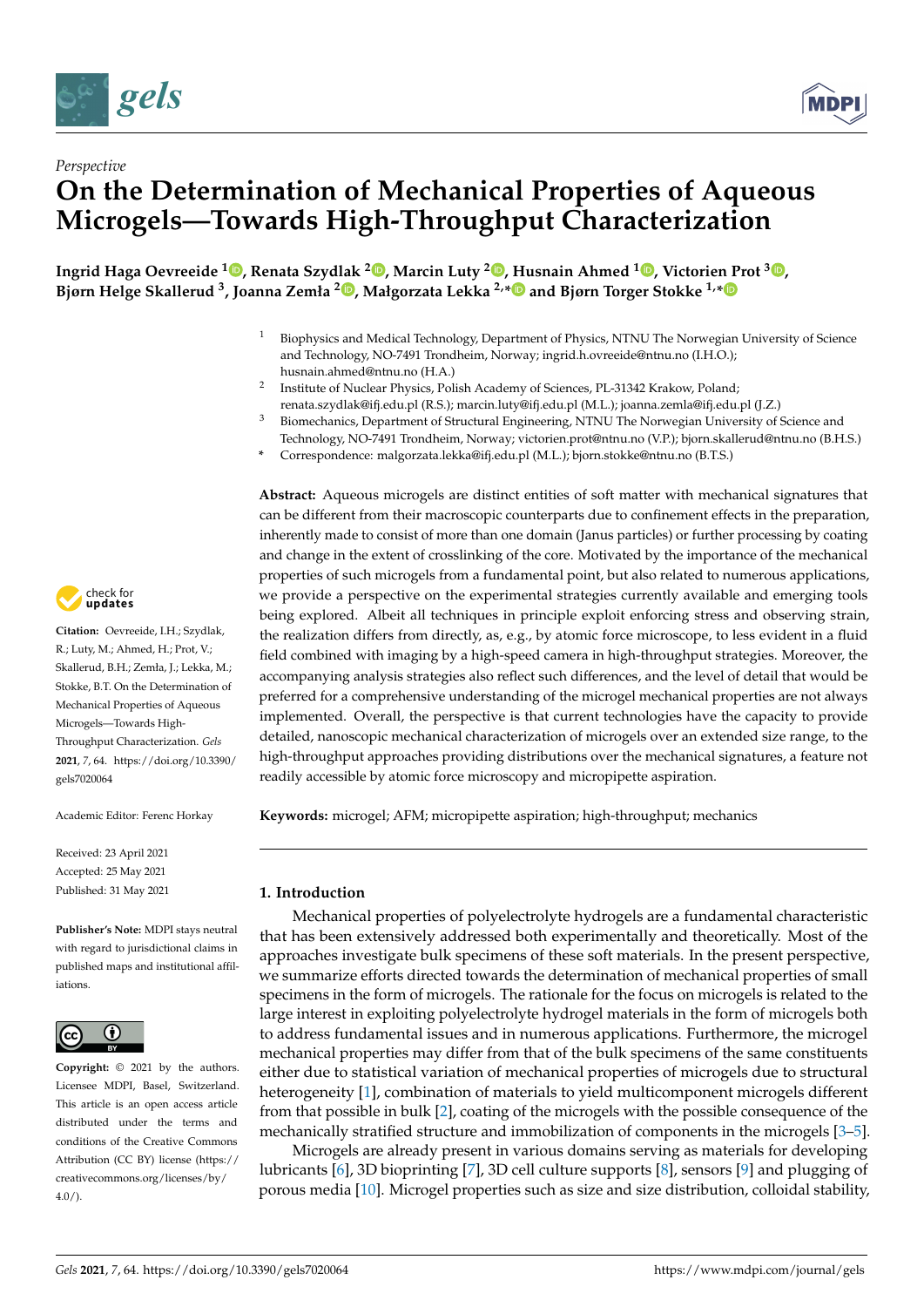swelling, environmental responsivity, and mechanical properties are important for such applications. These properties can be designed and tailored by their synthesis conditions, including choice and concentration of monomer, co-monomer(s) and crosslinking agents. The various concentrations of the components and the distribution of crosslinking sites are the most important parameters influencing the mechanical properties of the microgels. Thus, the understanding of how mechanical properties vary in response to the type of the solvent, its composition, the presence of divalent ions and the concentration of crosslinking

agents is of great importance. In the following, we summarize conventional strategies for determining the me-In the following, we summarize conventional strategies for determining the chanical properties of aqueous microgels. This includes techniques such as micropipette mechanical properties of aqueous microgels. This includes techniques such as aspiration [\[11,](#page-14-6)[12\]](#page-14-7), optical tweezer and stretcher [\[13\]](#page-14-8), atomic force microscopy [\[14](#page-14-9)[–16\]](#page-14-10), and, more recently, microfluidic-based approaches to provide distribution of the mechanical properties [\[17–](#page-14-11)[19\]](#page-14-12), and also Brillouin scattering based imaging [\[20\]](#page-14-13). Schematic presentations of some of [th](#page-1-0)ese strategies are shown in Figure 1. Microgel mechanical properties can also be deduced from methods such as inferred from calorimetry [\[21\]](#page-14-14), magnetic microdisc rheometer [\[22\]](#page-14-15) or bulk rheological measurement of close-packed microgel dispersions [\[23\]](#page-14-16). Most of the approaches share the principle of analyzing deformation—stress relations for the actual physical realization of the experiments, which may also include explicit material models and distribution of the mechanical properties. We thus summarize relevant aspects as underpinning the various techniques, targeting both a basis for the analysis as well as a underpinning the various techniques, targeting both a basis for the analysis as well as a comparison between the different experimental approaches. An important part of this is possible differences in the rate of deformation/stress, or frequency for the corresponding<br>different experimental approaches. cyclic experiment for the obtained mechanical properties. Thus, awareness of the dynamics of the obtained mechanical properties is an essential facet in the understanding of the aqueous, including polyelectrolyte microgels as well as in the comparison of the experimental ous, including polyelectrolyte microgels as well as in the comparison of the experimental approaches. rechange properties is an essential facet in the unique of the application of the experimental pproaches.

<span id="page-1-0"></span>

**Figure 1.** Schematic illustrations of micropipette aspiration (**a**), atomic force microscopy-based **Figure 1.** Schematic illustrations of micropipette aspiration (**a**), atomic force microscopy-based nanoindentation (**b**) and squeezing in microchannel confinement (**c**) for characterization of nanoindentation (**b**) and squeezing in microchannel confinement (**c**) for characterization of mechanmechanical properties of microgels. In micropipette aspiration (**a**), a suction pressure (Δp) applied ical properties of microgels. In micropipette aspiration (**a**), a suction pressure (∆p) applied by a micropipette with inner radius  $R_p$ , in contact with the microgel leads to suction with length L<sub>p</sub> of of part of the microgel in the microgel in the microgeneous control  $\alpha$  function of  $\alpha$  function of  $\lambda$ p as a function of  $\lambda$ p as a function of  $\lambda$ p as a function of  $\lambda$ p as a function of  $\lambda$ p as a function of  $\lambda$ part of the microgel in the pipette. Analysis of experimentally determined L<sub>p</sub> as a function of ∆p combined with appropriate material model yields an estimate of mechanical properties; (**b**) Schematic illustration of colloidal bead (radius R) tip geometry on an AFM cantilever indenting a microgel with total indentation δ; (**c**) Illustration of microgels in a fluid stream in a constriction channel with cross-sectional dimensions larger than the microgel being deformed due to the distribution of stress imposed on the microgels by the flow field.

The paper is organized in the following by first giving examples of relevant experimental preparation approaches exploited for the fabrication of microgels; then methods not supporting high-throughput characterization such as atomic force microscopy and micropipette aspiration are presented. This is followed by summarizing high-throughput strategies as, e.g., supported by flow techniques in microfluidic channels before also alluding to some emerging approaches for the field. Relevant examples are included alongside the discussions of the individual techniques, and the perspective is concluded by comparing the various approaches.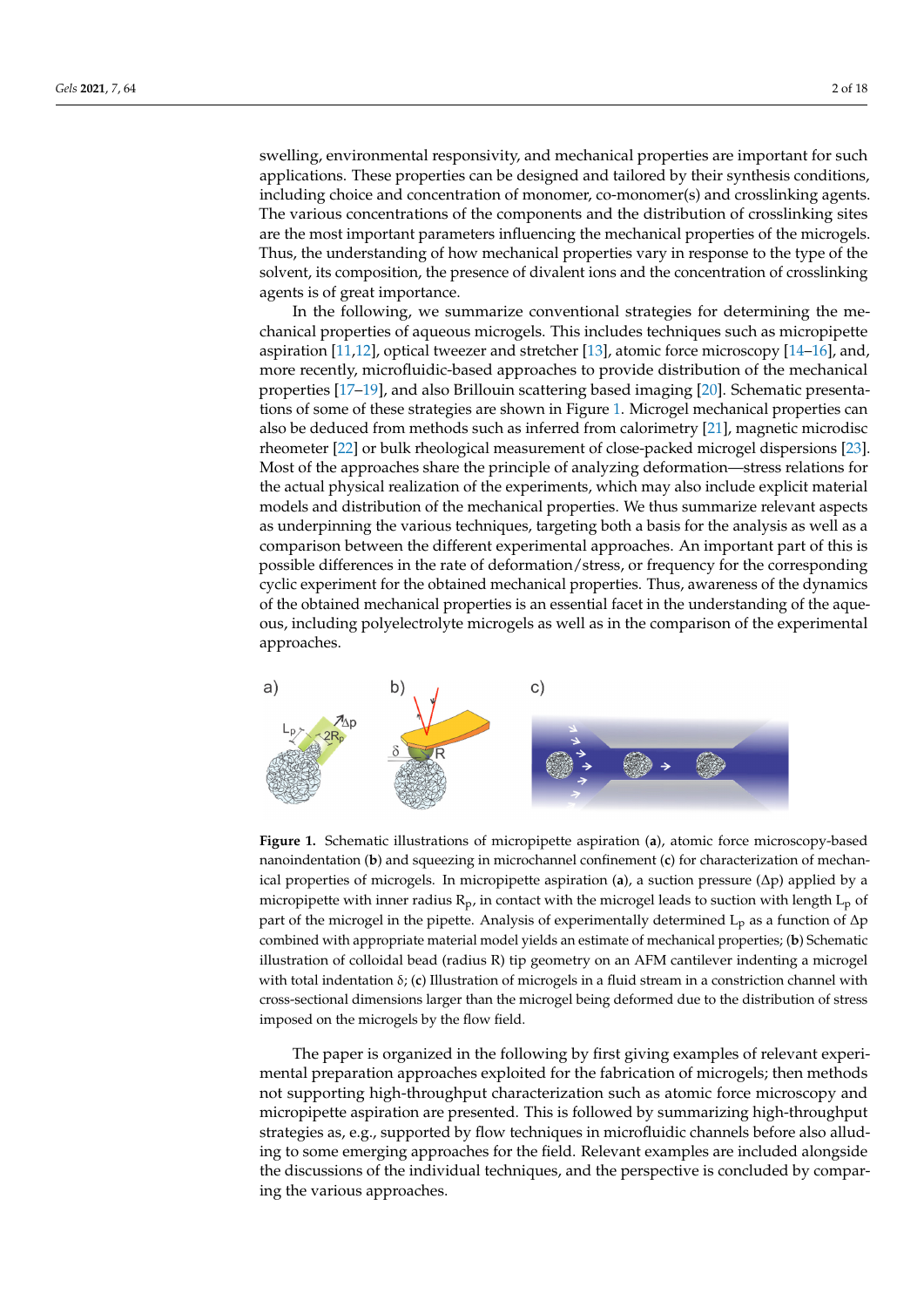## **2. Fabrication of Microgels**

A brief account of strategies employed for the preparation of microgels is included since this is required for any subsequent mechanical characterization unless the sample occurs naturally. Generally, the preparation of micro- and nanogels is realized using a range of materials and strategies as recently reviewed [\[24,](#page-14-17)[25\]](#page-14-18). Microgel synthesis can be stated to require a monomer, crosslinker and initiator, for either of the two main preparation routes being based on emulsions in bulk or as supported by microfluidic approaches. Several different techniques can be employed for the formation of such microgel spheres. These microgels are typically spherical and with a diameter scaling from 100 nm to several hundred micrometers.

There are several different strategies that can be employed for bulk preparation of microgels, such as precipitation polymerization, spray drying, membrane emulsification and using template molds (Table [1\)](#page-3-0). The chosen strategy will depend on the microgel properties and applications, as these will determine the appropriate use of solvents, UVlight, temperature and pH-initiated polymerization processes. Controlling the ratios of the components as well as temperature and pH may offer strategies to affect the size, shape, polydispersity, elasticity and overall microgel yield [\[26\]](#page-14-19).

Microgel elasticity is tuneable through the selection of composition, and crosslinker concentration, and can also be affected by temperature and hydration levels. The addition of low concentrations of crosslinker resulted in the formation of ultralow crosslinked microgels, which can be further used as biomimetic particles. Muller et al. utilized ultrasound to enhance microgel deformation, as controlled deformation can be desired in several biomedical applications, such as drug delivery. The deformation of such microgels has also been observed to influence their biocompatibility [\[27\]](#page-14-20). Increasing the crosslinker (PEGDMA) concentration from 1% to 11% resulted in a change in shear modulus (G') of the microgel from  $1.1 \pm 0.1$  kPa to  $17 \pm 1$  kPa [\[28\]](#page-14-21). A similar effect was also observed when crosslinker PEGDA was added at 1 and 10%, resulting in the modulus increasing from 7.8  $\pm$  1 kPa to 63.9  $\pm$  15.7 kPa [\[29\]](#page-14-22). Thus, the change in mechanical properties of these microgels also depends on the type of crosslinker implemented.

The elasticity of single microgel particles was determined when the particle underwent a deswelling process due to temperature changes [\[30\]](#page-14-23). In this instance, an increase in temperature from 300 K to 313 K resulted in both a decrease in the size and a corresponding increase in Young's modulus from  $8 \pm 1.4$  kPa to  $86 \pm 22$  kPa. Such microgels have also been used in regenerative medicine. In one instance, a doubly crosslinked microgel was injected into degenerated intervertebral discs to improve the mechanical properties. Subsequent cell mobility studies in matrices prepared by embedding the microgels in a fibril polymer network were shown to vary the cell migration rates depending on the elasticity of the microgels [\[31\]](#page-15-0).

As illustrated by the examples above, the mechanical properties of microgels are essential in biological applications, from the proliferation and viability of cells to microgels' migration in physiologically relevant environments. A key facet here is the cells' ability to sense the elastic/mechanical properties of their environment and they can respond to this in a chemical manner which can then change the cell properties and thus also their behavior [\[32\]](#page-15-1). Therefore, it is important to measure and know the mechanical properties of the different microgels that can be produced, especially within this field.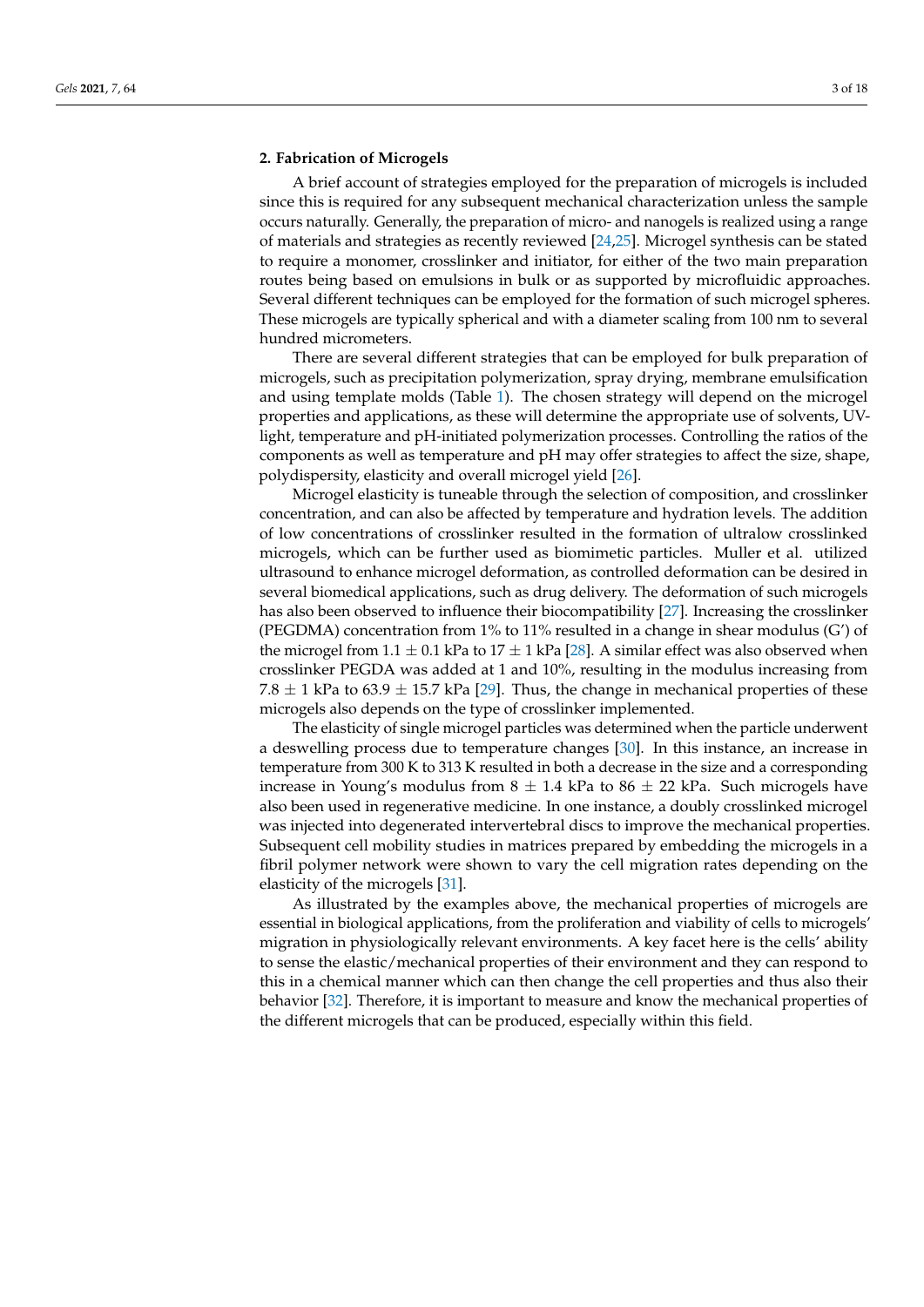<span id="page-3-0"></span>

| <b>Monomer and Crosslinker</b>                                                                                            | <b>Microgel Properties</b>                                        | Ref.   |  |  |  |
|---------------------------------------------------------------------------------------------------------------------------|-------------------------------------------------------------------|--------|--|--|--|
| Precipitation polymerization                                                                                              |                                                                   |        |  |  |  |
| EGDMA-PolyEGDMA                                                                                                           | Size:                                                             |        |  |  |  |
| Co-polymerization of                                                                                                      | PolyEGDMA: $1.18-2.27 \mu m$ (PDI = $1.006-1.035$ ).              | $[33]$ |  |  |  |
| Divinylbenzene-PolyEGDMA-co-DVB                                                                                           | PolyEGDMA-co-DVB: 1.93-2-45 μm (PDI = 1.006-1.019).               |        |  |  |  |
| Co-polymerization                                                                                                         | Size:                                                             |        |  |  |  |
| MAA-PEGMM, EDMA crosslinker                                                                                               | $0.45 - 3.25$ µm depending on reactant conc.                      | $[34]$ |  |  |  |
|                                                                                                                           | $0.77 \,\mu m$ (0.44%)-2.79 $\mu m$ (20.3%) depending on solvent. |        |  |  |  |
| PEG-DA, crosslinked using Tetra-thiol + UV light                                                                          | Size:                                                             | $[35]$ |  |  |  |
|                                                                                                                           | $1.76 \pm 0.26$ µm. PDI = 1.26 ( <i>n</i> < 200).                 |        |  |  |  |
| Co-polymerization                                                                                                         | Size:                                                             |        |  |  |  |
| N-isopropylacrylamide (NIPPAm) and acrylic acid                                                                           | $2 \pm 0.5$ µm.                                                   | $[36]$ |  |  |  |
| (Acc), crosslinked using BIS (0.1,1 and 10 wt%)                                                                           |                                                                   |        |  |  |  |
|                                                                                                                           | Size after sieving between 315 and 500 $\mu$ m:                   |        |  |  |  |
| Co-polymerization                                                                                                         | PEGDMA: $376 \pm 1$ µm to $462 \pm 2$ µm.                         |        |  |  |  |
| PVA -PEGMMA, crosslinked using PEGDMA (1-11%)                                                                             | HEMA4L46: $379 \pm 2$ µm.                                         | $[28]$ |  |  |  |
| and HEMA4L46 (3%)                                                                                                         | Elastic modulus (G'):                                             |        |  |  |  |
|                                                                                                                           | PEGDMA: $17\pm1$ kPa to $1.1 \pm 0.1$ kPa.                        |        |  |  |  |
|                                                                                                                           | HEMA4L46: $4.8 \pm 0.2$ kPa.                                      |        |  |  |  |
|                                                                                                                           | Surfactant-free emulsion polymerization                           |        |  |  |  |
|                                                                                                                           | Size:                                                             |        |  |  |  |
| N-isopropylacrylamide, crosslinked using                                                                                  | 700 nm (room temp), 300 nm (310 K), PDI = 7%.                     | $[30]$ |  |  |  |
| N,N'-methylenebisacrylamide                                                                                               | Young's modulus (E):                                              |        |  |  |  |
|                                                                                                                           | $8 \pm 1 - 4$ kPa (300 K), $86 \pm 22$ kPa (313 K).               |        |  |  |  |
| Co-polymerization                                                                                                         | Size:                                                             |        |  |  |  |
| N-isopropylacrylamide (NIPPAm) and acrylic acid (Acc)                                                                     | 760.3 $\pm$ 14.7 nm to 821.8 $\pm$ 47.0 nm depending on BIS       | $[37]$ |  |  |  |
| crosslinked using BIS (0, 2, 4 and 7%)                                                                                    | concentration.                                                    |        |  |  |  |
|                                                                                                                           | Seed-feed                                                         |        |  |  |  |
| Co-polymerization                                                                                                         | Size:                                                             |        |  |  |  |
| MMA, MAA, EGD and GM                                                                                                      | GM-M-EGD:102 nm (C.V 16) and M-EGD:107 nm (C.V                    |        |  |  |  |
| Microgels:                                                                                                                | 18).                                                              | $[38]$ |  |  |  |
| M-EGD, GM-E-EGD and DX microgels                                                                                          | Storage modulus (G'):                                             |        |  |  |  |
|                                                                                                                           | DX microgel storage modulus: 72.9-134 kPa.                        |        |  |  |  |
|                                                                                                                           | Spray drying                                                      |        |  |  |  |
| AcGGM                                                                                                                     | Size:                                                             |        |  |  |  |
| Microgel: Hemicellulose                                                                                                   | $2.0 \pm 1.0$ µm (pure), $1.3 \pm 0.3$ µm, $2.7 \pm 2.2$ µm       | [39]   |  |  |  |
|                                                                                                                           | depending on added functional material.                           |        |  |  |  |
|                                                                                                                           | Core size: $1.8 \pm 1.1$ µm to $2.9 \pm 1.7$ µm depending on      |        |  |  |  |
| Chitosan core and Eudragit coat                                                                                           | solvent and chitosan type.                                        | [40]   |  |  |  |
|                                                                                                                           | Core-coat size: $152 \pm 4$ µm to $223 \pm 6$ µm. Depending       |        |  |  |  |
|                                                                                                                           | on Eudragit type and core/coat ratio.<br>Membrane emulsification  |        |  |  |  |
|                                                                                                                           | Size:                                                             |        |  |  |  |
|                                                                                                                           | 12.92 (C.V 19.70%)-17.40 μm (C.V 21.94%) depending on             |        |  |  |  |
| Chitosan                                                                                                                  | monomer concentration.                                            |        |  |  |  |
|                                                                                                                           | 13.81 (13.35%)–13.83μm (22.85%) depending on oil                  | $[41]$ |  |  |  |
|                                                                                                                           |                                                                   |        |  |  |  |
| phase.<br>Particle replication in nonwetting templates (PRINT®)                                                           |                                                                   |        |  |  |  |
|                                                                                                                           | Disc size: 5.2-5.9 $\mu$ m d + 1.22-1.54 $\mu$ m tall.            |        |  |  |  |
| <b>HEA</b>                                                                                                                | Elastic modulus: 1% PEGDA: $7.8 \pm 1$ kPa                        | $[29]$ |  |  |  |
| PEGDA (1-10%)                                                                                                             | 10% PEGDA: 63.9 ± 15.7 kPa.                                       |        |  |  |  |
| * Abbreviations: AAc—acrylic acid; AcGGM—O-acetyl-galactoglucomannan; BIS—N,N'-methylenebisacrylamide; DVB—dvinylbenzene; |                                                                   |        |  |  |  |

**Table 1.** Examples of bulk fabrication strategies to prepare microgels \*.

late; GM—glycidyl methacrylate; HEA—2-hydroxyethyl acrylate; HEMA4L46—ethylene glycol-co-tetralactic-co-tetraglycolic dimethacrylat; MAA—methacrylic acid; MAA—methacrylic acid; MMA—methyl methacrylate; NIPPAm—*N*-isopropylacrylamide; PEGDA poly(ethylene glycol) diacrylate; PEG-DA—poly(ethylene glycol)-diacrylate; PEGDMA—poly(ethylene glycol dimethacrylate); PEGMM poly(ethylene glycol) methyl ether methacrylate; PEGMMA—poly(ethylene glycol methyl ether methacrylate); PVA—poly(vinyl alcohol).

DX—doubly crosslinked; EDMA—ethylene dimethacrylate; EGD—ethyleneglycol dimethacrylate; EGDMA—ethyleneglycol dimethacry-

Microfluidic-assisted hydrogel beads' fabrication is another synthesis route, possibly offering more explicit control of the resulting size of near monodisperse samples than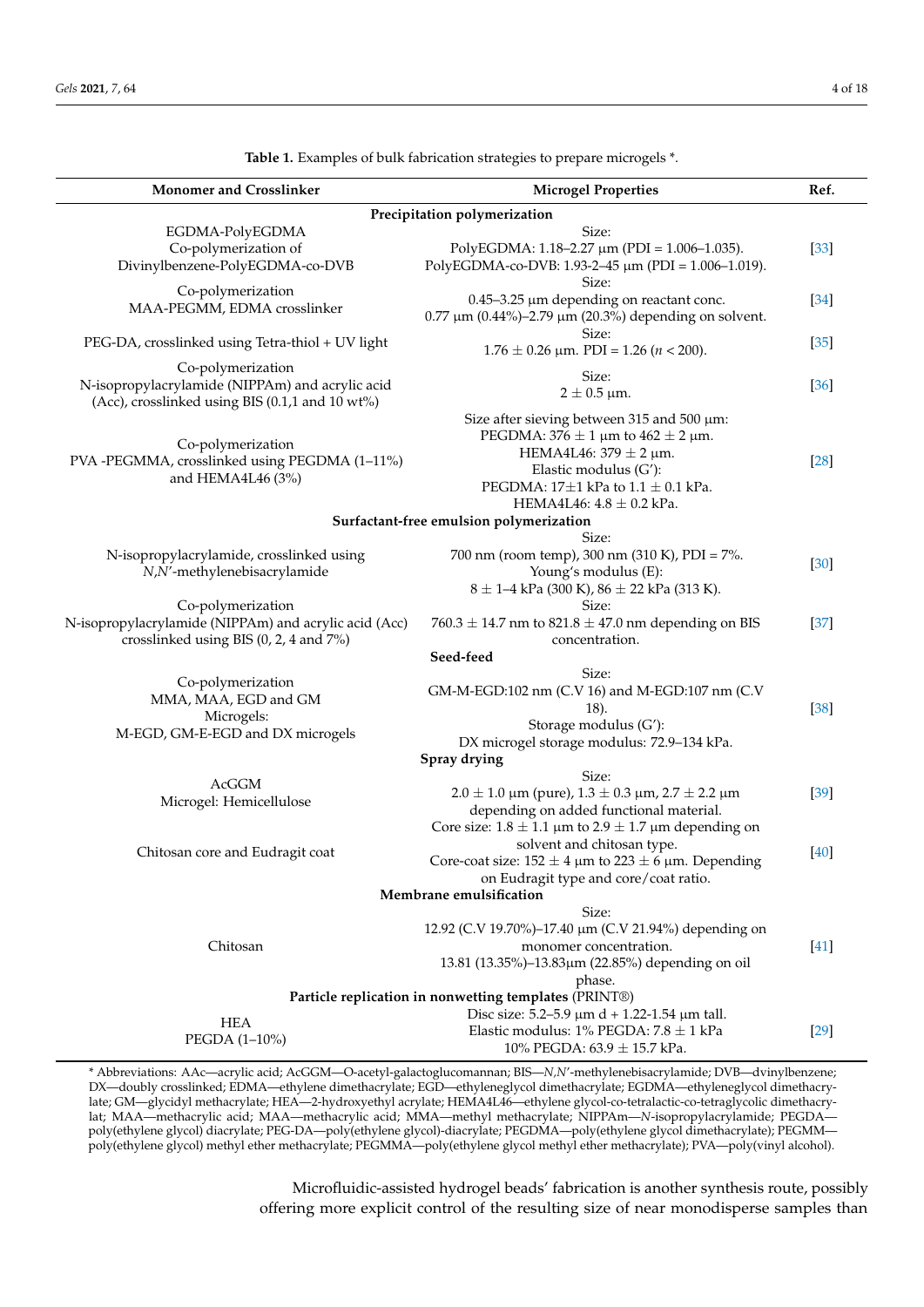the above summarized methods. The microfluidic approach is widely exploited due to its ability to provide three-dimensional support to biological entities since it also allows their inclusion in the process [\[42,](#page-15-11)[43\]](#page-15-12). Fabrication of microgels using this route hasbeen reported for various polymers using either physical or chemical gelation strategies (Table [2](#page-5-0) and [\[44](#page-15-13)[,45\]](#page-15-14)). The chemical gelation methods mostly induce the gelation of synthetic polymers such as PEG and acrylamides by photoinitiated or redox-initiated polymerization, which are synthesis strategies also employed in bulk approaches. When selecting polymers and crosslinking method for the microfluidic-assisted fabrication of microgels, consideration of facets such as, e.g., crosslinking method, compatibility of the polymer with end-use of the microgels, ease of emulsification and compatibility with encapsulation capacities, represent a basis for the actual selection. With respect to crosslinking, the example of the production of Janus microgels by applying UV radiation on an aqueous emulsion of monomers to initiate the chemical reaction [\[18,](#page-14-24)[46](#page-15-15)[,47\]](#page-15-16) illustrate the need to consider adverse effects of the crosslinking process. This method produces mechanically strong microgels, but UV radiation could be harmful to biological molecules.

Ionic gelation can generate microgel beads by on-chip emulsification at the pregel state followed by coalescence of aqueous droplets including the crosslinker, e.g., aqueous sodium alginate and crosslinking agent (CaCl<sub>2</sub>). Diffusion of a crosslinking agent such as  $Ca^{2+}$ or  $Fe<sup>3+</sup>$  ions from continuous phase to emulsified precursor has also been suggested [\[48\]](#page-15-17). Among the various approaches reported (Table [2\)](#page-5-0), some of the them require a change of pH in the post-emulsification region, whereas others proceed at constant pH. The challenge associated with the reduced pH in the examples with alginate microgels has been addressed in the method of competitive ligand exchange reaction [\[49\]](#page-15-18). This approach exploits a gelling ion-chelator and exchange ion-chelator combination that satisfy the order of association constants for a cascading exchange when the two streams meet just before the emulsification in a flow-focusing device. While stable and non-reactive before being blended, the merger of the two aqueous streams induces the release of the gel-inducing ions by a displacement from the exchange ion. This cascading process proceeds at constant pH compatible with living cell requirements.

| Polymer        | <b>Microfluidic Device</b>                                                             | <b>Sample Properties</b>                                      | Crosslinking                                                                                                                                                         | Properties of<br>Microgels;                                                                                                                             | Ref      |
|----------------|----------------------------------------------------------------------------------------|---------------------------------------------------------------|----------------------------------------------------------------------------------------------------------------------------------------------------------------------|---------------------------------------------------------------------------------------------------------------------------------------------------------|----------|
| Alginate       | Flow focusing for<br>alginate<br>emulsification,<br>T-junction of Ca<br>emulsification | $\eta = 48$ mPas at<br>$c_p = 1.5\%$                          | Ca induced. Coalescence between<br>emulsified alginate and Ca droplets.<br>Constant pH.                                                                              | Non-spherical<br>microgels with size in<br>the range $150-100 \mu m$<br>$Ø$ depending on flow<br>rates. CV of size:<br>$6.4\%$ .                        | [42, 43] |
|                | Flow focusing                                                                          | Pronova UP MVG,<br>Novamatrix<br>$c_p = 2.0\%$                | Ca induced. Emulsified alginate<br>with Ca-EDTA, Ca released from<br>EDTA by acetic acid diffusing from<br>oil phase after emulsification.                           | Disc-like hydrogels.<br>Spherical microgels<br>with size in the range<br>$17-50 \mu m \varnothing$<br>depending on flow<br>rates. pH 5 in<br>microgels. | [50]     |
|                | Flow focusing                                                                          | Alginate, $c_p = 2\%$                                         | Ca induced. Emulsfied alginate<br>with $CaCO3$ ; increasing Ca<br>solubility from the carbonate by<br>acetic acid diffusing from the<br>continuous phase. pH reduced | Nearly spherical<br>microgels with size in<br>the range $54-72 \mu m$<br>Ø obtained by<br>varying flow rates.                                           | [51, 52] |
|                | Flow focusing of dual<br>inlet aqueous<br>solutions                                    | $M_w = 268$ kDa<br>$F_G$ = 0.68; used at<br>$c_p = 0.8\%$     | Ca induced by competitive ligand<br>exchange from different chelators at<br>constant pH (user controlled in the<br>range from 8 to 5).                               | Spherical micgrogels<br>with size 50 $\mu$ m Ø                                                                                                          | [49]     |
| K-carra-geenan | Flow focusing                                                                          | $M_w = 1000$ kDa,<br>Copenhagen<br>Hercules<br>$c_p = 0.8\%;$ | Ca induced by including $CaCl2$ in<br>the continuous phase (0.25% CaCl <sub>2</sub><br>in undecanol).                                                                | Spherical microgels<br>with size about<br>$65 \mu m \varnothing$ obtained at<br>given flow rates.                                                       | $[53]$   |

**Table 2.** Examples of microfluidic-assisted microgel fabrication processes \*.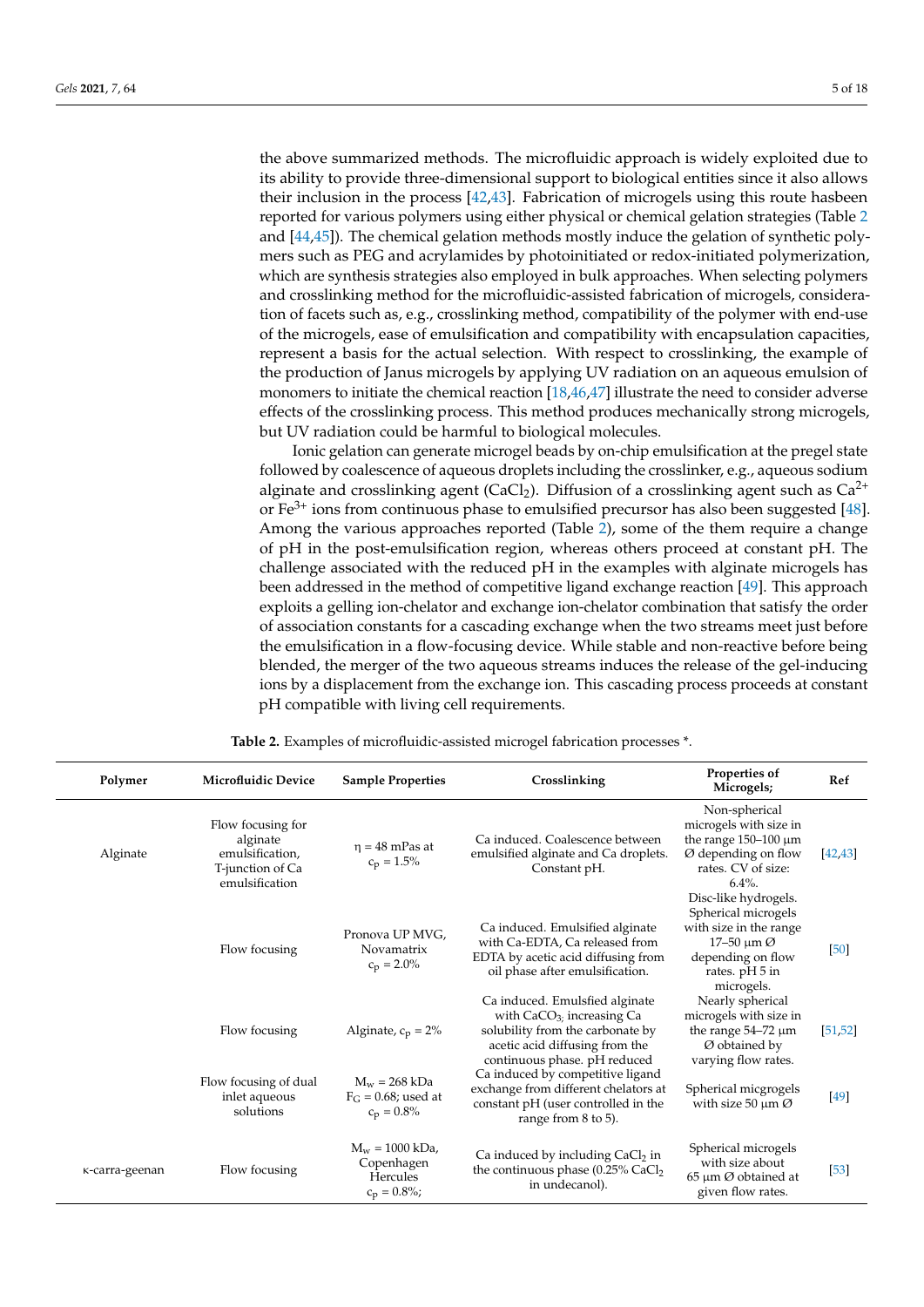<span id="page-5-0"></span>

| Polymer                        | <b>Microfluidic Device</b>                                                                                                     | <b>Sample Properties</b>                                                                 | Crosslinking                                                                                                                                                     | Properties of<br>Microgels;                                                                          | Ref    |
|--------------------------------|--------------------------------------------------------------------------------------------------------------------------------|------------------------------------------------------------------------------------------|------------------------------------------------------------------------------------------------------------------------------------------------------------------|------------------------------------------------------------------------------------------------------|--------|
| Pectin                         | Flow focusing                                                                                                                  | $M = (239.5 \pm 10.5)$<br>kDa; 24% amidation,<br>23% esterification;<br>$c_p = 1 - 10\%$ | Ca induced; 4M CaCl <sub>2</sub> dispersed at<br>ratio 1:3 in mineral oil with 2 wt%<br>span $80$ .                                                              | Spherical microgels<br>with $Ø~70 \mu m$ and<br>CV of 3.5% obtained<br>under some<br>conditions.     | [48]   |
| Gelatin                        |                                                                                                                                | Calf bone gelatin, 300<br>Bloom; $c_p$ of 5% in<br>water at pH 7.4                       | Thermosetting: Emulsified by<br>extrusion through microchannel<br>plate, at 40 °C and collected in<br>continuous phase as 25 °C,<br>subsequently cooled to 5 °C. | Spherical microgels<br>with diameter<br>31.6 µm, relative S.D.<br>of $7.3\%$ .                       | $[54]$ |
| Hyaluronic acid<br>derivatives | Flow focusing for<br>initial emulsification<br>of aqueous pregel,<br>crosslinking initiator<br>added in<br>downstream junction | Hyaluronic acid<br>derivatives. HA base<br>polymer Mw 40–65<br>kDa                       | Passerini type X-linking using PEG<br>dialdehyde initiated by compound<br>added in the second junction;<br>diffusing initiator from continous<br>phase.          | Spherical microgels<br>wih tunable size, the<br>range $70-90 \mu m$<br>diameter shown<br>explicitly. | [20]   |

**Table 2.** *Cont.*

\* Symbols used: η—viscosity; c<sub>p</sub>—polymer concentration; M—molar mass; M<sub>w</sub>—weight-average molar mass; F<sub>G</sub>—fraction of α-L-GulA in alginate (the other sugar residue is β-D-ManA); CV relative to variation in size.

> While the microfluidic-assisted approaches provide excellent control of mean population size and mono-dispersity of synthesized microgel samples, e.g., as illustrated by the polymer particle size distributions reported for microfluidics route as compared to the bulk emulsification [\[55\]](#page-15-24), there are current limitations in throughput [\[4\]](#page-14-25) that should be relaxed to provide a larger amount of samples. Thus, devices supporting massive multiplexing for droplet generation demonstrated for aqueous phase with viscosity up to 155 mPas represent an interesting innovation that could pave the way for enhanced hydrogel bead fabrication rates [\[56\]](#page-15-25). Another approach is the in-air-microfluidic approach demonstrating a 10–100 fold improved fabrication rate of microgel-like particles compared to the microfluidic device-based microgel synthesis and also maintaining capabilities such as fabrication of Janus microgel particles [\[57,](#page-15-26)[58\]](#page-16-0). Overall, there is a wide range of described methods that can be exploited to synthesize a particular microgel, offering versatility in polymer compositions and their distributions, that also allow for immobilization of living organisms [\[59\]](#page-16-1). This is an important toolbox underpinning sample design and realization of polyelectrolyte microgel samples for mechanical characterization.

> For the majority of bulk fabrication processes, there are extensive purification and washing steps involved, as there are often uncreated reagents present in the bulk emulsion after reaction completion; thus, increasing the time and complexity of the overall microgel process compared to microfluidic processes. This is exemplified by the need for micro sieves with mesh sizes ranging from  $40-630 \mu m$  showing overall low control of particle dispersity [\[28\]](#page-14-21), or the need for removing unreacted reagents over a 5-day period [\[36\]](#page-15-5). Thus, biocompatibility, degradability and stability to external variations are also factors that must be considered when selecting an appropriate fabrication procedure.

## **3. Application of AFM to Determine Mechanical Properties of Microgels**

Atomic force microscopy (AFM) is a widely used technique employed to quantify the mechanical properties of various soft materials, including hydrogels [\[60\]](#page-16-2), microgels [\[61\]](#page-16-3) and living cells [\[62\]](#page-16-4). In the AFM, the sample is attached to a support placed, typically, on a piezoelectric *XY* scanner. A cantilever with a probing tip mounted at the free end of the cantilever deflects due to forces acting between the tip and the sample surface. To detect the deflection, typically, an optical system is used, in which a laser beam is focused on the cantilever free end, just above the probing tip. The reflected laser beam is registered by a position-sensitive photodetector (a photodiode). The active area of the detector is, typically, divided into four quadrants, two top and two bottom ones. The forces acting perpendicularly to the investigated surface move the cantilever up and down what translates to the difference between top and bottom quadrants, expressed in volts.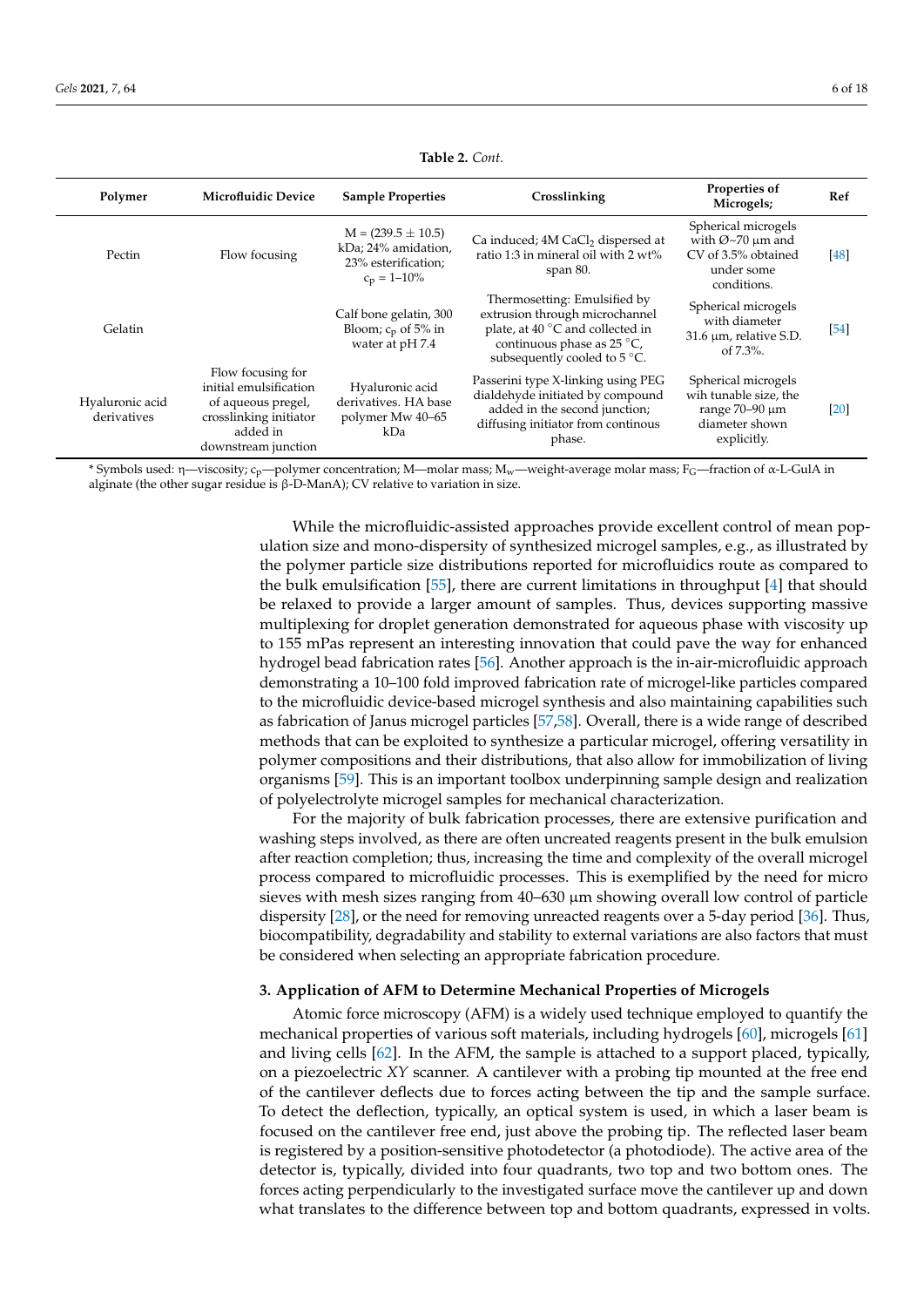The difference is converted into force by multiplying it by the cantilever spring constant (N/m) and photodetector sensitivity relating volts with nanometers. The advantage of the AFM is the capability to carry out the measurements in liquid conditions making this technique particularly suitable for measuring microgels in the actual solvent conditions. As required by the AFM method, the microgels had to be first adsorbed/adhered at a solid surface to render mechanical testing reliable [\[14\]](#page-14-9). AFM working in force spectroscopy mode delivers the force curves (relations between the force and the relative scanner/sample position) measured on the stiff, non-deformable surface and soft material. By subtracting these curves from each other, a force versus indentation depth curve is obtained. Such a curve is a basis for theoretical models describing the deformation of elastic, isotropic material by a rigid, axisymmetric indenter such as the widely used Hertz-Sneddon contact mechanics. The Hertzian contact mechanics yields the following relation for the force, *F*, versus indentation depth, δ, for a spherical indentation geometry (radius *R*) probing a homogeneous elastic medium: √

$$
F = \frac{4}{3} \frac{E\sqrt{R}}{1 - \nu^2} \delta^{3/2}
$$
\n<sup>(1)</sup>

where *E* is the material's Young's modulus and  $\nu$  is the Poisson ratio. Here, it is assumed that the Young's modulus of the indenter is much larger than the material probed. Overview of the impact of indentation geometries and elaborations of the theoretical basis for analysis of nanoscale mechanics has been provided [\[63\]](#page-16-5), and also, more recently, summarizing, e.g., operation in dynamic modes [\[64\]](#page-16-6). Here we have chosen to focus on applying AFM to characterize aqueous microgels, including also samples made of polyelectrolytes [\[65](#page-16-7)[–70\]](#page-16-8). AFM stands apart from most methods for determining the mechanical properties of microgels since it offers information at the nanoscale. Several studies have used AFM to directly measure the properties of individual microgel particles, focusing on the impact of their internal structure [\[61](#page-16-3)[,71](#page-16-9)[–73\]](#page-16-10). Mechanical properties of microgels depend on many parameters, which generally can be grouped into external factors and internal parameters associated with synthesis conditions. Temperature, pH and solvent composition have been identified as important external factors affecting the mechanical properties of microgels [\[74,](#page-16-11)[75\]](#page-16-12). In Table [3,](#page-7-0) selected examples of the application of AFM for the determination of mechanical properties of microgels are summarized.

Results reported on the widely studied microgels made of poly (N-isopropylacrylamide) (PNIPAM) are included as an example of a material displaying inherent responsive character to various external stimuli [\[26\]](#page-14-19). AFM studies demonstrated that the crosslinker affects the swelling behavior and elastic properties of PNIPAM microgels [\[74\]](#page-16-11). With the increasing amount of crosslinker, the microgel ability to shrink decreases during the heating and cooling processes. The height/width ratio of individual microgel particles was preserved for high crosslinker concentrations, while at the low concentrations, the shrinking and swelling was accompanied by changes in microgel height. Moreover, the center of the microgel became more rigid with increasing crosslinker concentration and temperature. In another report, the mechanical properties of PNIPAM microgels were determined as a function of the crosslinkmonomer ratio [\[61\]](#page-16-3). Alongside the observed increased rigidity of the microgels as the ratio became higher, it was possible to obtain a radial distribution of mechanical properties. The microgels' core was stiffer (17 to 50 kPa) than its peripheral (3 to 40 kPa) parts, which was a difference elucidated for regions of the microgels in order of tens of nm apart.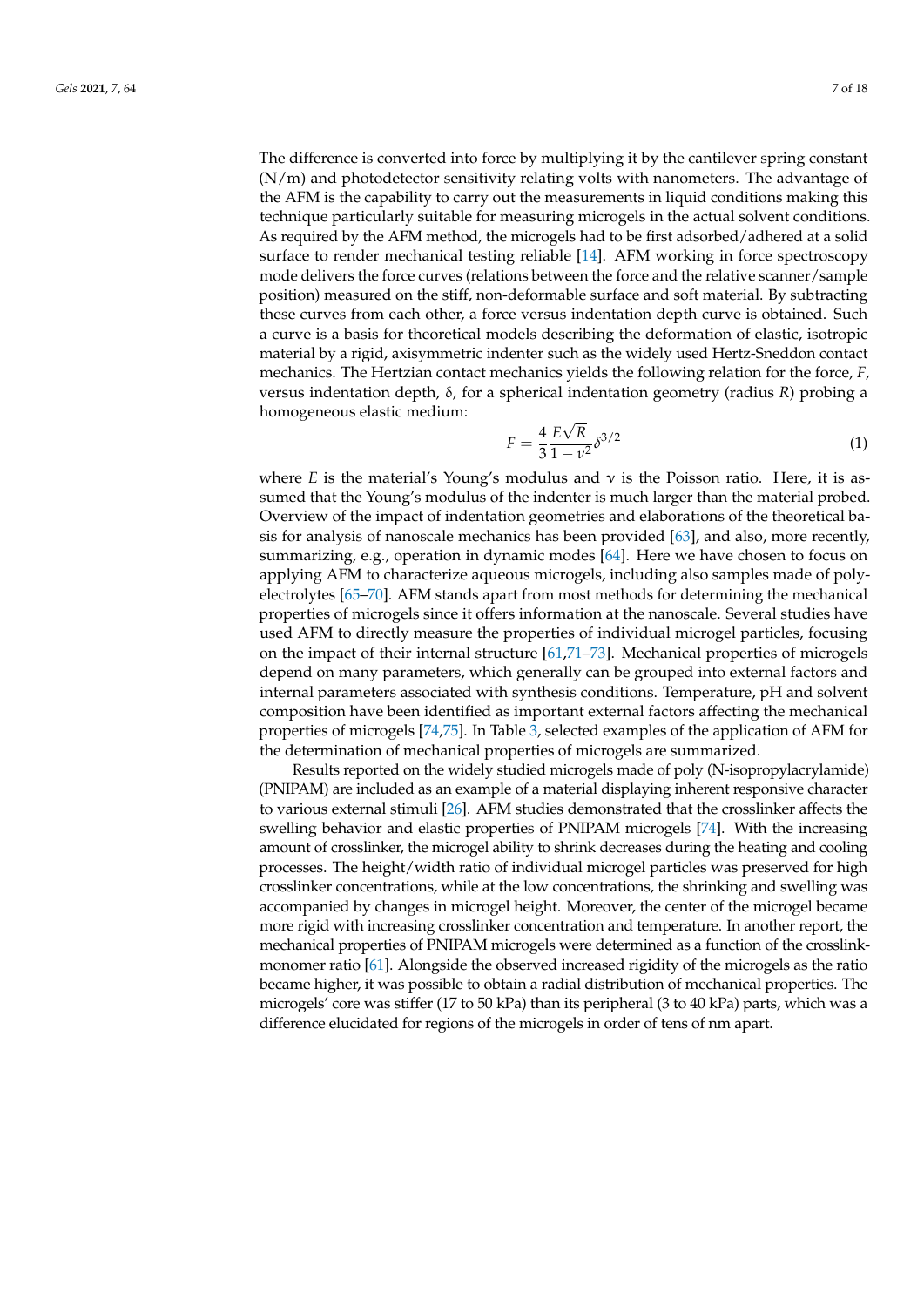<span id="page-7-0"></span>

| <b>Microgel Properties</b>                                                                                                                                      | Immobilization                                                         | Cantilever                                     | <b>AFM Mode</b>                             | <b>Shear or Young's</b><br>Modulus                | Ref.     |
|-----------------------------------------------------------------------------------------------------------------------------------------------------------------|------------------------------------------------------------------------|------------------------------------------------|---------------------------------------------|---------------------------------------------------|----------|
| PNIPAm at $c_p$<br>$18.2 \,\mathrm{mg/mL}$ -21.8 mg/mL<br>crosslinked with BIS                                                                                  | Adsorption on silicon<br>substrate                                     | MLCT-Bio-DC<br>0.01 N/m<br>0.03 N/m<br>pyramid | FV;<br>PF-QNM                               | 3-32 kPa<br>17-48 kPa                             | [61]     |
| Sodium alginate at $c_p$ 0.9–1.7%,<br>crosslinked with Ca or Ba ions; size<br>range 425-870 µm<br>(PNIPAM-co-                                                   | Micropatterned grid                                                    | MLCT<br>$0.03$ N/m-0.1 N/m<br>pyramid          | <b>FV</b>                                   | $0.4 - 14.4$ kPa                                  | [65]     |
| PMAA/PDADMAC)9/PNIPAM-<br>co-PMAA <sup>b</sup> at $c_p = 12$ mmol,<br>crosslinked with BIS. Size range<br>200-1400 nm                                           | Adsorption: APTES<br>coated silicon                                    | <b>SNML</b><br>0.07 N/m<br>pyramid             | PF-QNM                                      | 75 kPa at 25 °C<br>450 kPa at 40 °C               | $[70]$   |
| PNIPAm-co-Aac at $c_p$ 3.7% and<br>5.4%, crosslinked with BIS, size<br>range 280-480 nm                                                                         | Adsorption on Au<br>coated silicon                                     | HQ:CSC38/NO AL<br>0.05 N/m<br>cone             | Microrheology                               | 100 kPa-800 kPa                                   | $[72]$   |
| PNIPAm at cp 1.14% crosslinked<br>either with 2.5 or 10 mol% BIS. Size<br>of microgels $\sim$ 1000 nm                                                           | Adsorption on Au<br>coated silicon                                     | AR-iDrive-N01<br>0.09 N/m<br>pyramid           | <b>FV</b>                                   | 1–4 kPa (for 2% BIS)<br>6–40 kPa (for 10%<br>BIS) | [74]     |
| MMA; size of the order $\sim$ 100 nm                                                                                                                            | GOPS coated<br>borosilicate                                            | ScanAsyst-Fluid<br>$0.4 - 0.7$ N/m<br>pyramid  | PF-QNM                                      | qualitative-<br>deformation<br>images             | $[75]$   |
| Alginate microspheres (UPLVG,<br>FMC) at<br>$c_p = 1.5\%$ crosslinked with Ca. Size<br>larger<br>than $100 \mu m$                                               | Deposition on nylon<br>mesh; $330 \mu m$ holes;<br>glued to Petri dish | PNP-TR<br>0.32 N/m<br>pyramid                  | QI, scan size $3 \mu m \times$<br>$3 \mu m$ | up to $8.75$ MPa                                  | $[76]$   |
| Alginate microspheres (UPLVG,<br>FMC) at<br>$c_p = 1.5\%$ crosslinked with genipin.<br>Size larger than $100 \mu m$                                             | Deposition on nylon<br>mesh; $330 \mu m$ holes;<br>glued to Petri dish | PNP-TR<br>0.32 N/m<br>pyramid                  | QI, scan size $3 \mu m \times$<br>$3 \mu m$ | up to 3.67 MPa                                    | [76]     |
| PNIPAm crosslinked with BIS; size<br>of microgels 150–350 nm                                                                                                    | Adsorption: APTES<br>coated silicon                                    | MLCT-BIO-DC<br>0.03 N/m<br>pyramid             | QI                                          | $16 - 140$ N/m                                    | $[8,77]$ |
| Polyacrylamide (PAAm) 5.9% to<br>11.8%<br>Crosslinked with BIS; size of<br>microgels $13.3-18.0 \mu m$                                                          | Plasma cleaned<br>silicon                                              | MLCT $0.03$ N/m<br>pyramid                     | <b>FV</b>                                   | 0.09-11 kPa                                       | [17]     |
| PAAm functionalized with NHS<br>(N-succinimidyl ester) 7.9%,<br>crosslinked with BIS-                                                                           | Plasma cleaned<br>silicon                                              | <b>MLCT</b><br>0.03 N/m<br>pyramid             | <b>FV</b>                                   | $1.6$ kPa                                         | $[17]$   |
| pS-co-NIPAM, 50% to 70%;<br>crosslinked with BIS (0-3 mol%);<br>size of microgels 220–627 nm;                                                                   | Not specified                                                          | silicon nitride<br>$0.2 - 0.8$ N/m             | <b>FV</b>                                   | $0.24 - 0.99$ GPa                                 | $[78]$   |
| ULC microgels-PNIPAm 146 mM<br>Crosslinked with BIS; size range of<br>microgels $1.1 \pm 0.1$ µm                                                                | Adsorption on<br>APTES coated glass                                    | silicon nitride<br>0.09 N/m<br>sphere          | <b>FV</b>                                   | $~10$ kPa                                         | [12, 79] |
| Covalently crosslinked hyaluronic<br>acid-based microgels fabricated<br>using microfluidics. Size: $73-91 \mu m$<br>depending on crosslinker and c <sub>p</sub> | Adsorption on PEI<br>imine coated, plasma<br>cleaned glass             | CSC <sub>38</sub><br>0.09 N/m<br>tipless       | Force-distance                              | E from 11 to 34 kPa<br>depending on sample        | $[20]$   |

**Table 3.** Examples of determination of microgel mechanical properties determined by AFM \*.

\* Abbreviations used in the table: PNIPAm—poly(*N*-isopropylacrylamide); pS-co-NIPAM—poly(styrene-co-*N*-isopropylacrylamide); PVCL—poly(*N*-vinylcaprolactam; TBCHA—4-tert-butylcyclohexyl acrylate; *co*-PMAA—*co*-methacrylic acid; PDADMAC—poly- (diallyldimethylammonium chloride); PEG-PLPs—oligo ethylene glycol methacrylates with 4–5 ethyleneoxide repeating units and methacrylic acid; MMA—methacrylic acid; APTES—3-aminopropyl)triethoxysilane; GOPS—3-glycidoxypropyltrimethoxysilane; PBS phosphate buffered saline; PAH—poly(allylamine hydrochloride); BIS—*N*,*N*'-methylene-bis-acrylamide; AAc—acrylic acid; FV—force volume; PF-QNM—peak force quantitative nanomechanics; QI—quantitative imaging; PNIPAM-co-PMAA microgel/PDADMAC multilayer films.

> Moreover, highly crosslinked microgels seem to be more homogenous in terms of mechanical properties. The microgels are sensitive to temperature. The AFM-based elasticity measurements, conducted on P(NIPAM-co-AAc) microgels, show temperature-dependent microgels' response (their shrinking) in an aqueous solution above their volume phase transition temperature (VPTT). Using various mixtures of two good PNIPAM solvents, i.e., water and ethanol, demonstrated that the interaction between polymer and solvent affected the rheological properties of microgels [\[72\]](#page-16-13). An interesting example of the AFM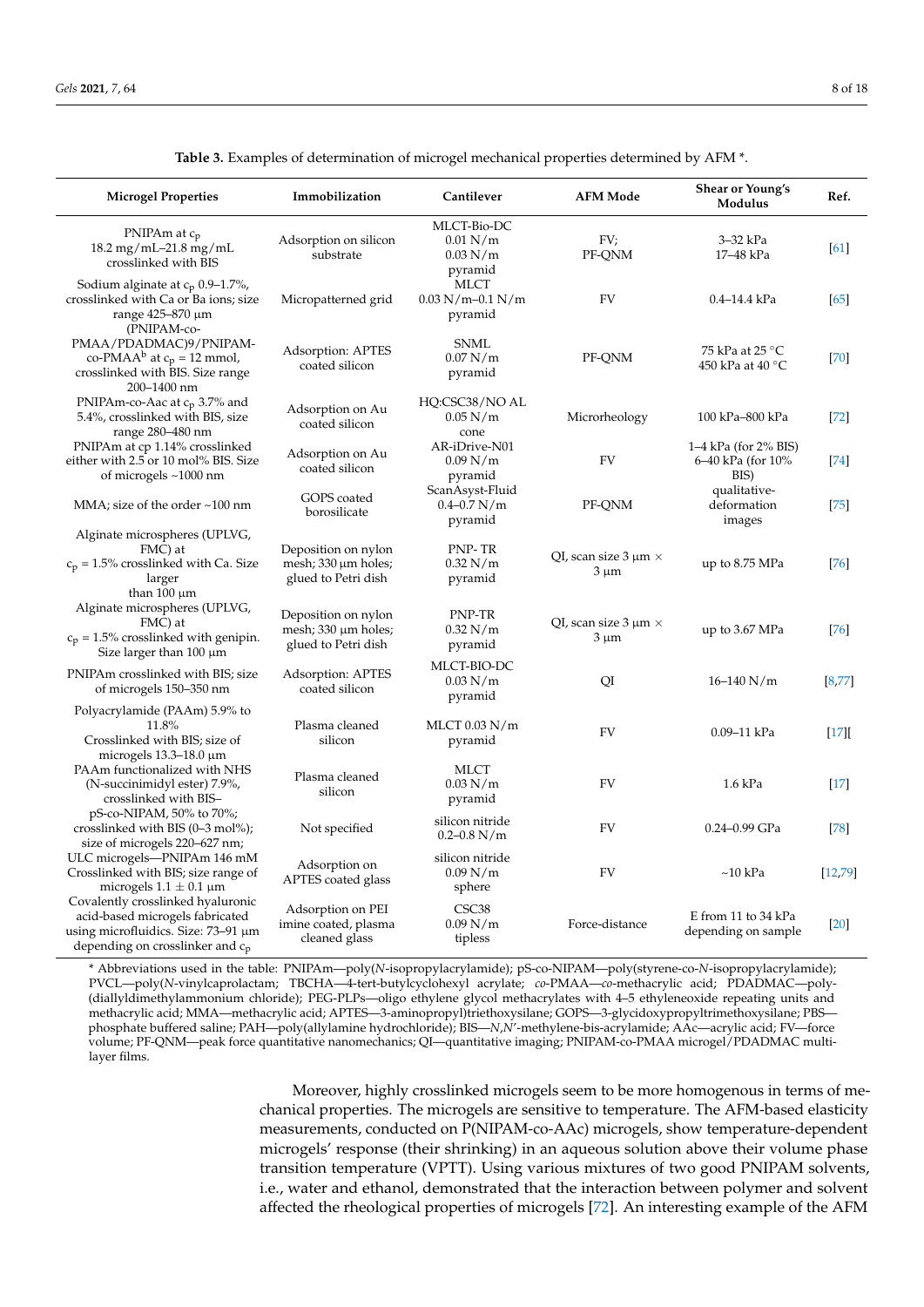measurements are microgels whose swelling is governed by electrostatic interactions. The peak-force quantitative nano-mechanics (PF-QNM) measurement mode applied to poly(ethyl acrylate-co-methacrylic acid) microgels revealed that the mechanical properties depend on the available fraction of charged groups present within the microgels, related to charge density. Interestingly, the microgels of intermediate charge densities were more deformable [\[75\]](#page-16-12). In one of the early studies, the mechanical properties of hydrogels' microspheres were measured to estimate the resistance to compression affected by chemical composition [\[65\]](#page-16-7). The results show that all alginate-based hydrogels exhibited pure elastic behavior with elastic (Young's) modulus ranging from 0.4 to 440 kPa. Microspheres containing BaCl<sub>2</sub> appeared to be softer than those containing CaCl<sub>2</sub>. In more recent studies, the coating of alginate microspheres with genipin-crosslinked double poly-L-lysine (PLL) results in a tighter organization of poly-L-lysine crosslinked by genipin [\[76\]](#page-16-14). More advanced AFM working modes such as the high-speed AFM (HS-AFM) can also be involved in the characterization of microgels. In one example [\[80\]](#page-16-18), HS-AFM was applied to study the real-time adsorption of various types of microgels to verify the hypothesis that the microgels' deformability affects the adsorption's kinetics to a solid surface in aqueous conditions. Results show that more deformable microspheres adsorb faster than more rigid ones, thus, showing the possibility to design microgels characterized by the specific adsorption properties.

Overall, these examples from the application of AFM for the determination of mechanical properties of microgels highlight that rich, microgel-specific signatures can be obtained. Furthermore, related to a more practical side in performing such experiments is the variety of immobilization strategies employed, which can serve as a source of inspiration when embarking on new samples.

#### **4. Micropipette Aspiration for Microgel Mechanical Characterization**

In the micropipette aspiration technique, a micropipette is brought in contact with the surface of the deformable object, and a small suction pressure applied through the micropipette is generating the stress field leading to the suction of the soft material into the pipette (Figure [1a](#page-1-0)), which is typically determined using conventional optical microscopy. Combining the experimental data of applied pressure difference and suction length with the appropriate material model yields an estimate of the mechanical properties. Thus, the suction of a soft material modeled as homogeneous in half-space yields the following relation between the pressure difference ∆*p* and aspiration length at the central micropipette symmetry axis, *L*<sup>p</sup> [\[81\]](#page-16-19):

$$
\Delta p = \frac{2\pi EL_p}{3R_p} \Phi
$$
 (2)

where *E* is Young's modulus,  $R_p$  is the micropipette radius and  $\Phi$  is the wall function determined by the geometry of the pipette, and a value of  $\Phi = 2.0-2.1$  [\[82\]](#page-16-20) is commonly used. Zhou and coworkers extended the analysis of the mechanically homogeneous case to micropipette suction of spherical reference state using a finite element approach [\[83\]](#page-16-21). Within a range of pipette radii relative to the radius of the spherical reference state, *R*c, they provided the based on non-linear regression to the FEM results: following empirical relation  $\ddot{\phantom{2}}$ 

$$
\Delta p = \frac{E}{3} \frac{L}{R_p} \left[ \beta_1 + \beta_2 \frac{L}{R_p} \right] \left[ 1 - \left( \frac{R_p}{R_c} \right)^{\beta_3 + \beta_4 \frac{L}{R_p} + \beta_5 \left( \frac{L}{R_p} \right)^2} \right]
$$
(3)

where the coefficients were  $\beta_1 = 2.0142$ ,  $\beta_2 = 2.1186$ ,  $\beta_3 = 2.1187$ ,  $\beta_4 = -1.4409$  and  $\beta_5 = 0.3154$ . Thus, the basis for the analysis of the pressure-aspiration length profile will yield an estimate of Young's modulus that is less for the half-plane theoretical expression than that based on the suction of the spherical bead, and the deviation becomes larger, the smaller the  $R_c/R_p$ .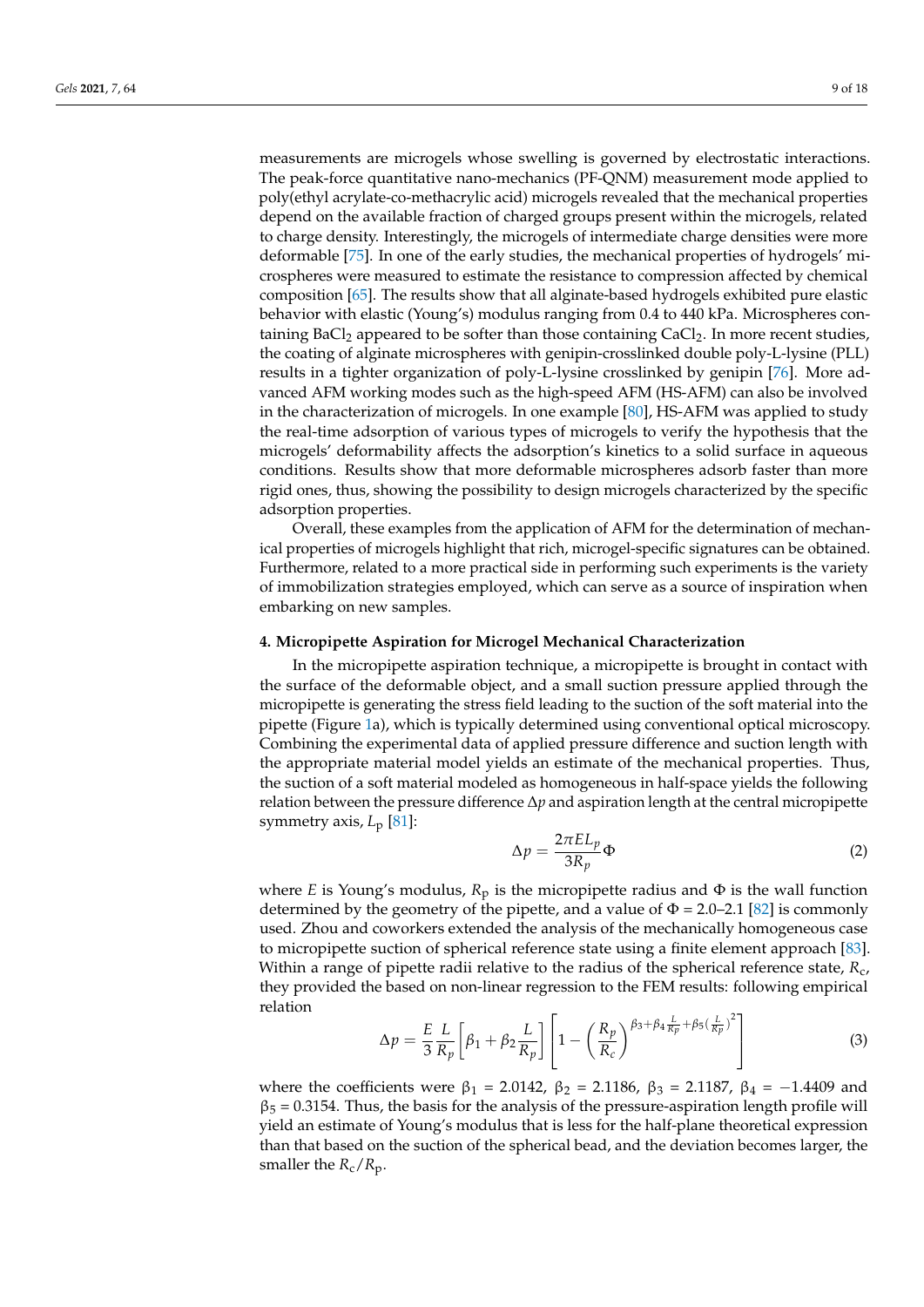The micropipette aspiration technique has also been extended to map dynamic properties applying a cyclic pressure gradient [\[12\]](#page-14-7):

$$
p(t) = p_0 \sin(\omega t + \theta_P) + const
$$
\n(4)

and determining the resulting aspired length change:

$$
L(t) = L_0 \sin(\omega t + \theta_L) + const
$$
 (5)

Following standard approaches in periodic loading experiments, the dynamic storage, *E*', and loss, *E*", moduli were determined from the amplitudes and phases:

$$
E' = \frac{3R_p \Phi p_0}{2\pi L_0} \cos(\Delta \theta)
$$
 (6)

$$
E'' = \frac{3R_p \Phi p}{2\pi L_0} sin(\Delta\theta)
$$
 (7)

where Δ*θ* is the phase difference Δ*θ* =  $θ$ <sub>P</sub> −  $θ$ <sub>L</sub> between the phases of the applied pressure and resulting aspired length,  $p_0$  and  $L_0$  are the amplitude of the cyclic aspiration pressure and length, and  $\omega$  is the frequency.

Examples of mechanical data reported for microgels employing micropipette aspiration strategies include determining Young's moduli of gelatin microgels of various sizes as gelled in a confined space made of liposomes [\[84\]](#page-16-22). They reported an increase in *E* when the radius of the microgels was less than  $\sim$ 40–50  $\mu$ m, and combined with other characterization tools interpreted the increased elasticity in view of differences in the extent of higher-order structures existing in the droplet approach as compared to the bulk state. Thus, the increased amount of  $\beta$ -sheet in the microgels, suggested to be due to a confinement effect, was suggested to be the structural basis for the increased elastic modulus. The extension to determine dynamic elastic properties of microgels, also in the case of gelatin, resulted in the identification of both an increased storage modulus and decreased loss modulus of the material in the microgel form as compared to the bulk state. Stöver et al. [\[85\]](#page-17-0) employed micropipette aspiration to determine mechanical properties of Ca-alginate hydrogel beads, their subsequent coating with polycation layer and treatment of resulting structures with citrate to reduce the extent of  $Ca^{2+}$  mediated crosslinking of alginate in the core. Examples of results obtained include reduced *E* as a function of extended storage of the alginate microgels, and changes in apparent Young's modulus associated with the transformation of initial alginate microgel bead to a capsule, with a more viscous core. In this approach, the theoretical assumption of a homogeneous elastic body being interrogated by the micropipette aspiration strategy underpins the reported data.

While examples of micropipette aspiration to determine mechanical properties of microgels highlight the possibility to extract information identifying specific features related to microgels, such as confinement and impact of transformation from a microgel bead to a capsule, there appears to be potential for improvements in the approaches. This includes the application of results such as explicit consideration of the deformed object being spherical in its reference state and more realistic distributions of mechanical properties.

### **5. High-Throughput Microgel Mechanics' Determination in Microchannels**

While the methods presented above currently represent core tools in assessing mechanical properties of microgels, scanning probe and micropipette aspiration are generally considered as not being ideal for rapid characterization of a large number of microgels at the individual object level. Thus, techniques based on feeding microgel objects in devices, subjecting them to mechanical characterization mimicking strategies in flow cytometers, have been developed. Techniques exploiting squeezing of microgels in tapered microchan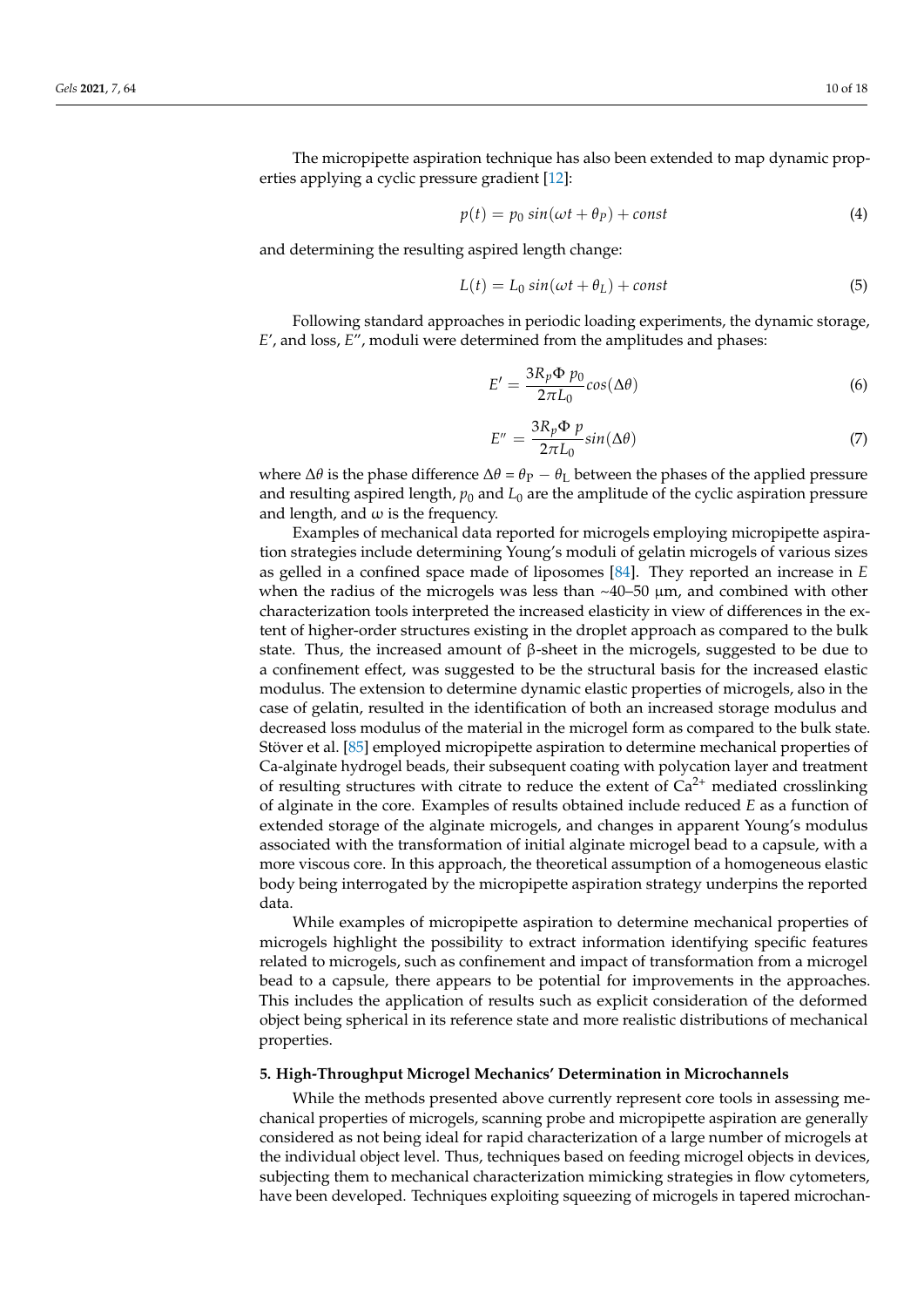nels, forcing them through constrictions or exposing the soft entities to fluid shear stress or elongational stress, one at a time, have been reported. In the case of microgels passing through constrictive microfluidic channels, several analytical mechanical models have been proposed [\[86](#page-17-1)[–88\]](#page-17-2) to define relations between the measured pressure, the radius ratio of the elastic sphere to the channel and the global elastic property of the microgels, thus underpinning the analysis of experimental observations. These models are limited to microfluidic channels with a diameter smaller than an unperturbed microgel size. In one example, the deformable microgels are fed into a tapered microchannel. When transported into increasingly narrower parts by a liquid flow, the microgels will eventually block the channel for the liquid to pass, resulting in a situation where the elastic deformation of the microgel will balance the pressure difference. However, the modes proposed by [\[86](#page-17-1)[,87\]](#page-17-3) cannot be applied to high- throughput techniques.

Forcing soft entities through even microchannels with cross-section less than the crosssectional area was introduced to determine mechanical features of cancer cells (constrictionbased deformability cytometry, cDC) [\[89\]](#page-17-4), and can also be applied for the determination of microgels. In this approach, the passage time through a given length of the constriction is used as an indicator of mechanical properties [\[90](#page-17-5)[,91\]](#page-17-6). Other approaches include deformation induced in the stagnation point in opposing channels in devices supporting elongational flow (extensional deformation cytometry, xDC) [\[92\]](#page-17-7). In this case, the mechanical signature is estimated as the ratio of the long and short axis of the deformed object as determined by optical imaging. Shear stress induced in a constricted channel, but with a cross-section larger than the object to be deformed (shear deformation cytometry, sDC) is a third approach to high-throughput characterization applicable for microgels. In their report, Mietke and coworkers used a deformability parameter extracted from images captured by a high-speed camera and combined this with analysis of the deformation of mechanically homogeneous objects as well as structures with a shell [\[93\]](#page-17-8).

These toolboxes underpinning real-time measurements of microgel deformation provide high-throughput at different rates, and impose stress at different rates [\[94\]](#page-17-9). The awareness of the latter differences is important when comparing different tools to determine the moduli since the materials may have intrinsic frequency dependent properties. The development of these deformability cytometry (DC) tools, originally intended for the characterization of cells, has also migrated to the measurements of microgels. More recent advancement of the technique includes modes such as real-time-DC (RT-DC), quantitative-DC, or dynamic RT-DC (dRT-DC) [\[17,](#page-14-11)[95\]](#page-17-10). Spherical PNIPAM microgels with two different crosslinking densities characterized by such DC techniques were found to produce egg-like to triangular-shaped deformed states at a shear rate of  $163 \text{ s}^{-1}$ , which was deformed further to parachute-like structures at 326 s<sup>-1</sup> for the specimen with 0.15 wt% crosslinker. The focus was on the changing capillary number on the deformation behavior of microgels at two different crosslinker concentrations. The specimens in this study were generated using a flow-focusing strategy realized by a microfluidic device, ensuring a relative standard deviation of 7.7% of the 249 µm diameter microgels. While the highly desirable, nearly monodisperse character of microgels subjected to DC and RT-DC characterization was realized in this study, the actual microgel sizes were larger than that of cellular structures. Although not being a polyelectrolyte hydrogel, the previous example, and the reported RT-DC determination of polyacrylamide hydrogels with a diameter less than 20 µm [\[17\]](#page-14-11) illustrate features of this technique. In their report, Guck and coworkers [\[17\]](#page-14-11) prepared polyacrylamide (PAA) microgels being close to 12 µm diameter and nearly independent of monomer concentration in oil (all with relative standard deviation in the interval 5.6 to 8.3%) before being transferred and equilibrated in aqueous solution. The PAA microgels increased in size, dependent on the composition following equilibration in an aqueous solution. The RT-DC measurement yielded Young's moduli for the microgels of mean value in the range 1.2 kPa to 1.6 kPa for different batches of the sample with 7.9% polymer concentration, and a relative standard deviation of Young's modulus between 11 and 21%. While the authors reported overlaps in the range of *E* determined with RT-DC and AFM, it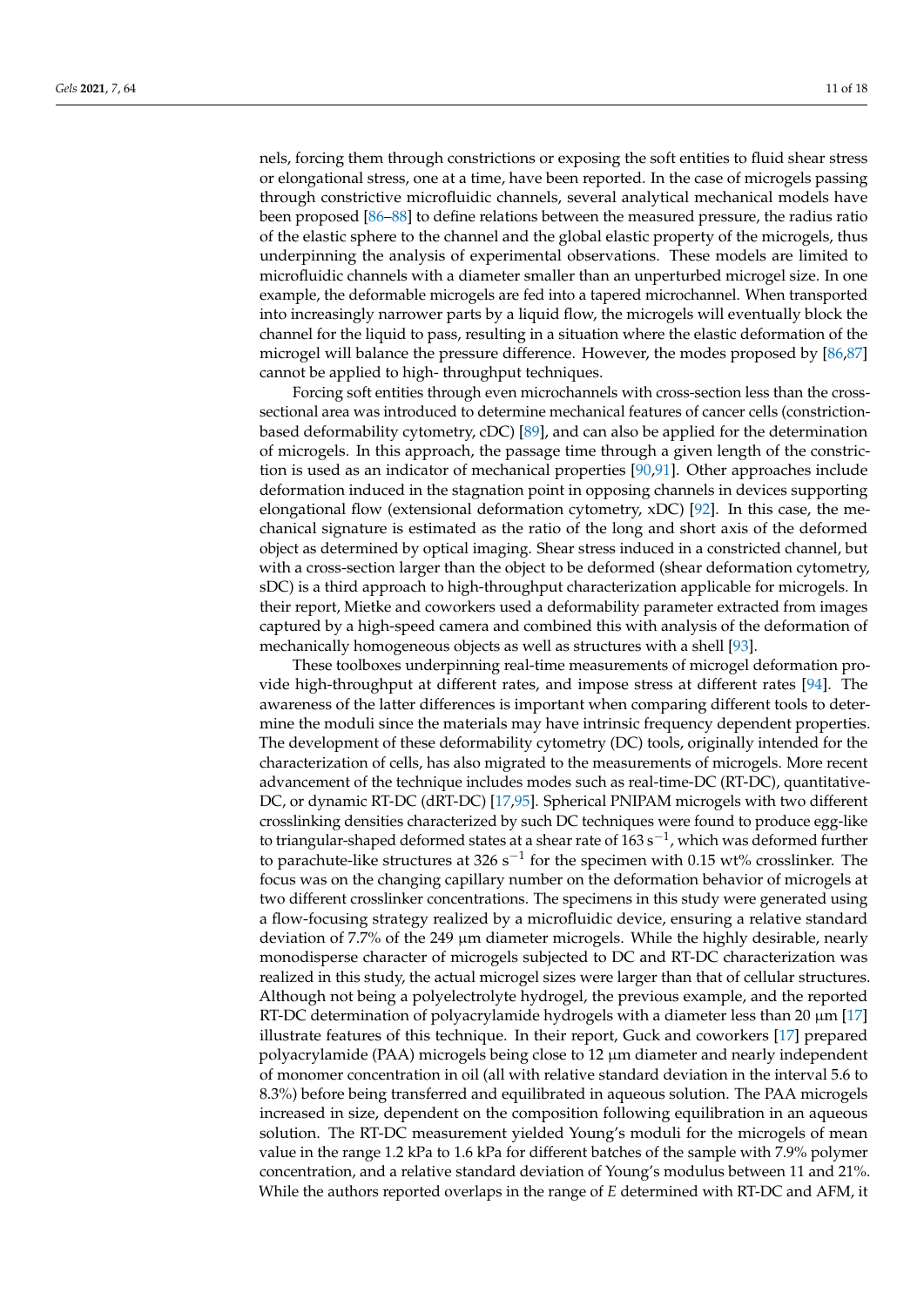is interesting to note that the relative standard deviation of the microgels determined by AFM in the range 23–51% is larger than observed when using RT-DC. Another noteworthy feature reported in this study is the relaxation time of  $0.12\pm0.02$  ms for the deformation of the microgels, a parameter that was deduced from the analysis of images of deformed states along the channel. A further example of RT-DC applied to microgels is the analysis of covalent crosslinked hyaluronic acid (HA) microgels aided by flow focusing in obtaining nearly monodisperse microgel samples, with a mean diameter in the range 24 to  $30 \mu$ m, depending on actual HA modification and crosslinking chemistry, as equilibrated in phosphate-buffered saline  $\overline{P} = \overline{P} \cdot \overline{P}$ in phosphate-buffered saline [\[18\]](#page-14-24). The RT-DC provide distributions of the mechanical properties (Figure [2\)](#page-11-0) that show a mean value of Young's modulus that increases with increasing crosslinking density and depends on the derivatization strategy. Moreover, the heat-plots also indicate that the smaller fractions of the hydrogel samples have a signifi-<br>have a significantly larger young than the main the sample. This is that the sample. This is that the same of the same of the same icantly larger Young's modulus than the main trend within the sample. This indicated in the technique might se that the technique might serve as a viable strategy to determine subfractions with altered mechanical properties in a label-free strategy.

<span id="page-11-0"></span>

**Figure 2.** Scatter plots of mechanical properties of various hyaluronic acid derivative microgels dedetermined by RT-DC. The intensity maps of Young's modulus versus cross-sectional area of the crogels are shown for three different types of HA derivative microgels, each at two concentrations microgels are shown for three different types of HA derivative microgels, each at two concentrations of PEG-based crosslinker. The RT-DC characterization was reported for characterization of in a mi-of PEG-based crosslinker. The RT-DC characterization was reported for characterization of in a microfluidic channel with  $40 \times 40 \mu m^2$  cross-section and 300  $\mu$ m long using a flow rate of 0.60  $\mu$ L **Figure 2.** Scatter plots of mechanical properties of various hyaluronic acid derivative microgels  $\rm s^{-1}$  [\[18\]](#page-14-24).

In many of the approaches overviewed above, analysis strategies routed in analytical In many of the approaches overviewed above, analysis strategies routed in analytical models are used as a starting point for, e.g., the real-time classifications of soft objects. models are used as a starting point for, e.g., the real-time classifications of soft objects. These analytical models neglect the interaction between the deformed body shapes and changes in the surrounding hydrodynamic flow profiles. Various research has demonstrated that analysis of mechanical properties of cells results in large variability of two main origins, namely, biological variability and technical inaccuracy. The use of microgels as the mechanical and geometric model of the cells allows for the development of protocols related to measurements, data analysis and interpretation to be applied to cells. Recently, numerical models that can account for the interaction between the fluid and deformable cells in microfluidic devices have been developed to interpret the results of high-throughput experiments. These numerical models show good potential for cell stiffness assessment from high-throughput microfluidic devices as they can account for various channel geometries and flow conditions. Belotti et al. [\[96\]](#page-17-11) presented a fully-coupled time- dependent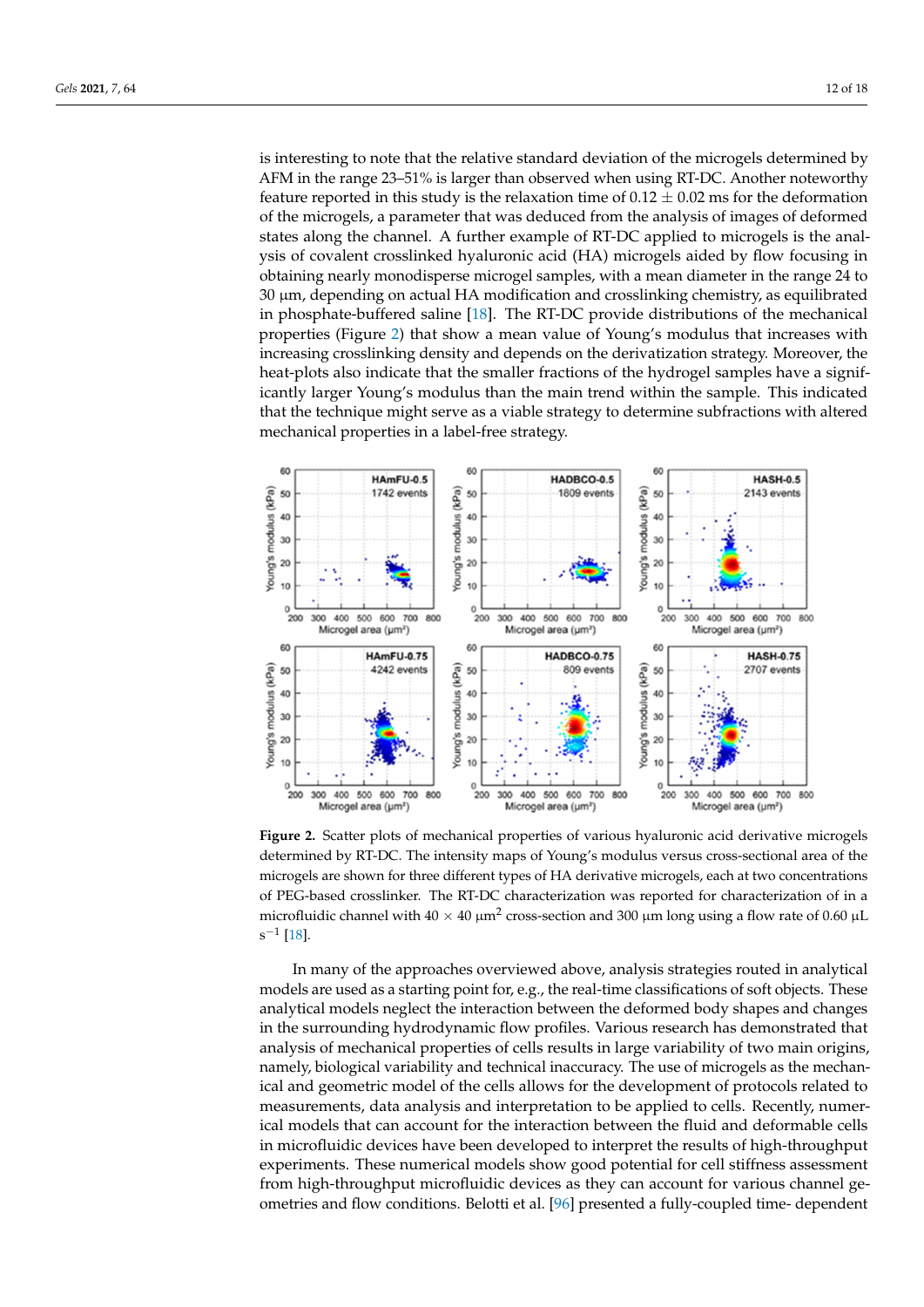fluid-structure interaction (FSI) finite element model of a hydrodynamic stretcher using COMSOL Multiphysics. Saadat et al. [\[97\]](#page-17-12) reported an immersed boundary (IB) method to model red blood cells moving in microfluidic constriction larger than the cells. Mokbel et al. [\[98\]](#page-17-13) reported a grid-based FSI model implemented in ADMis [\[99\]](#page-17-14) applied to eukaryotic cells in microfluidic constriction larger than the cell.

While the examples summarize both the microgel and cellular specimens, the highthroughput strategies often employ the characterization of microgel beads for calibration that enables the classification of the measured cells. The simultaneous use of many channels to analyze deformations of breast and pancreatic cancer cells of different metastatic potential revealed that the higher metastatic potential of breast cancer cells correlates to higher deformations. In contrast, pancreatic cells revealed the opposite behavior [\[100\]](#page-17-15). Recent studies have shown that Fourier analysis of cellular-shape modes allows disentangling the cell response to time-dependent and time-independent hydrodynamic stress distributions [\[95\]](#page-17-10). These examples underline the usefulness and applicability of microgels in developing biorheological/biomechanical-based methods to analyze the properties of pathologically or functionally altered cells.

#### **6. Local Microgel Deformation by Optical Techniques**

Various optical strategies beyond those integrated, e.g., for image acquisition, have also been discussed for application to determine mechanical properties of microgels. Application of molecular rulers functionalized with donor-acceptor fluorophore pairs supporting Förster resonance energy transfer (FRET) is an emerging strategy that has been applied for reporting changes in proximity between various entities, in particular, associated with cell adhesion [\[101\]](#page-17-16), but also included as molecular reporters of changes in local deformation in microgels [\[102\]](#page-17-17). The fact that FRET provides information on the proximity within the donor-acceptor pair calls for calibration to transform the signal to mechanical stress. In this perspective, Thiele and coworkers combined AFM with confocal microscopy to apply a local, controlled force and observe the resulting change in the FRET signatures [\[102\]](#page-17-17). Thus, the local acceptor/donor intensity ratio was found to increase in the region adjacent to the contact area of the AFM-indented region, thus indicating that also local features (limited by the resolution in the employed microscope) can be determined.

Thiele and coworkers [\[20\]](#page-14-13) reported Brillouin shifts of hyaluronan derivatives' microgels and found that the crosslinked microgel using a longer chain length of the bifunctional crosslinker yielded a larger Brillouin shift. This difference was stated to be parallel to trends in Young's modulus observed by indentation of the same specimens. The Brillouin light scattering is a noncontact imaging technique that does not require contrast agents or labeling [\[103\]](#page-17-18). The probing mechanism involves the coupling of photons to longitudinal phonons and the obtained scattering spectra can be interpreted as the response of the sample to an infinitesimal uniaxial compression, and formally described by the longitudinal modulus (i.e., the compressional stiffness). The reported data by Thiele and coworkers on the Brillouin shifts [\[20\]](#page-14-13) that can be translated to longitudinal moduli are considered interesting to gain more experience on the applicability of this tool to microgels, e.g., soft materials with a dominating fraction of water, for which the particular signal has been discussed [\[104](#page-17-19)[,105\]](#page-17-20).

## **7. Conclusions**

A range of various approaches has been applied to determine the mechanical properties of microgels, including also those synthesized using polyelectrolytes. Although numerous interesting facets have been reported, the three main issues of awareness for work in this field appear evident. The first is related to the fact that differences in the rate of deformation/stress exposure which are not always explicit in the literature, may lead to difficulties in comparing results obtained using different strategies. Using standard theory for the frequency dependence of mechanical properties of polymers also in the crosslinked, stated as in microgels (e.g., [\[106\]](#page-17-21)) as inspiration, differences in moduli at dif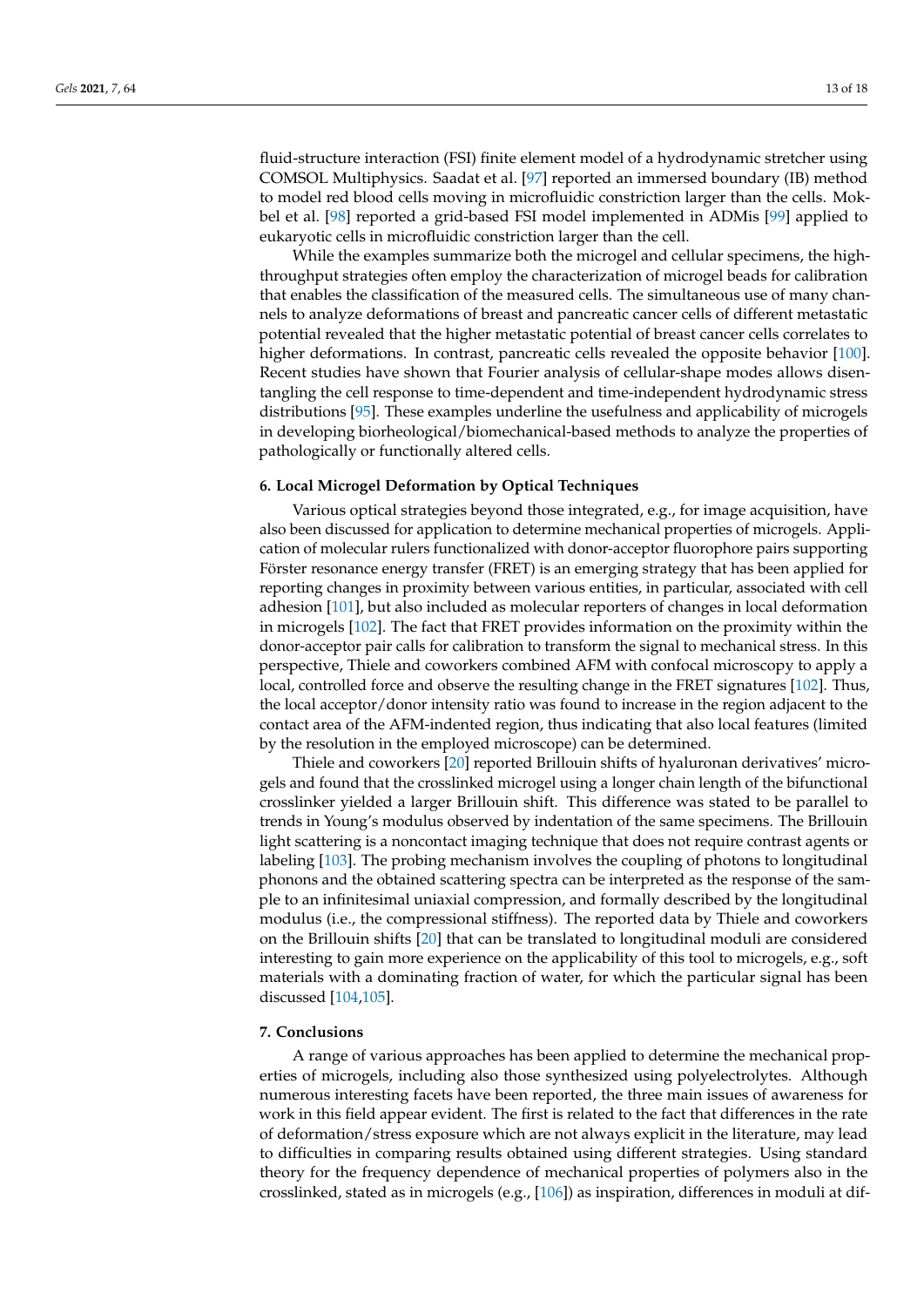ferent frequencies are expected. Secondly, the impression that different levels of refinement of theoretical description are used to extract material parameters from the imposed and observable parameters is a further complication when comparing different approaches. A third facet to be aware of is the possible difference in mechanical properties of the microgels as compared to the bulk state of the same constituents.

The mechanical properties in the macroscale rarely overlap with those measured on the nanoscale. This highlights the need to find and unravel the relation between microgels' formation and/or surface functionalization with the structure, shape and mechanical properties. Understanding how mechanical properties of microgels vary at different length scales, and in response to the type of the solvent, composition and the presence of divalent ions, is of great importance in some mechanical properties of cells. Detailed characterization of microgels prepared with controlled constituents may therefore also serve as a route to understand changes in mechanical properties of cells. Microgels can model cell shape and mechanical properties. Understanding how these properties change is particularly significant in controlling, regulating and functioning of the cells. Biomechanical properties change during cancer progression. Cells became more deformable, as has been shown by AFM measurements conducted for various cancers, including bladder [\[107\]](#page-17-22), lung, cervical and breast cancers [\[62\]](#page-16-4).

Alterations of mechanical properties are not exclusively observed for cancer cells. Moreover, normal cells change their mechanics in response to altered conditions of the surrounding microenvironment. For example, endothelial cells exposed to chronic hyperglycemia [\[108\]](#page-17-23) adapts their mechanical properties leading to dysfunction of the endothelium [\[109\]](#page-17-24). In simpler cells such as bacteria, the wall elastic properties have been demonstrated to have beneficial effects on probiotic bacteria strains. Bacteria with more deformable wall possess higher resistance to intracellular digestion by macrophages and a higher level of their activation [\[110\]](#page-17-25). Furthermore, microgels might be applied to mimic cell-cell interactions in a controlled microenvironment if isolated cell surface receptors (or their active parts) and the corresponding ligands can be embedded within the microgel surface. This will emulate the biological, biochemical and biophysical properties of the native cellular microenvironment and allow to disentangle the contribution of specific receptor types in the overall adhesive properties of cells. Thus, better identification of essential cues involved in pathological processes will be achievable. Future research opens the way for biochemical and biophysical modifications of microgels, which will improve the way of mimicking the extracellular matrix, thus enabling to detection or control of the cellular response in the altered surrounding microenvironment.

**Author Contributions:** Conceptualization, B.T.S.; writing—original draft preparation, all authors; writing—review and editing, all authors; project administration and funding acquisition, M.L. and B.T.S. All authors have read and agreed to the published version of the manuscript.

**Funding:** This work was supported by the Norwegian Financial Mechanism for 2014–2021, National Science Center (Poland), project no. UMO-2019/34/H/ST3/00526 (GRIEG).

**Acknowledgments:** The authors gratefully acknowledge the support from National Science Center, Krakow, Poland.

**Conflicts of Interest:** The authors declare no conflict of interest.

#### **References**

- <span id="page-13-0"></span>1. Shibayama, M. Spatial inhomogeneity and dynamic fluctuaions of polymer gels. *Macromol. Chem. Phys.* **1998**, *199*, 1–30. [\[CrossRef\]](http://doi.org/10.1002/(SICI)1521-3935(19980101)199:1<1::AID-MACP1>3.0.CO;2-M)
- <span id="page-13-1"></span>2. Zhang, L.; Chen, K.; Zhang, H.; Pang, B.; Choi, C.-H.; Mao, A.S.; Liao, H.; Utech, S.; Mooney, D.J.; Wang, H.; et al. Microfluidic Templated Multicompartment Microgels for 3D Encapsulation and Pairing of Single Cells. *Small* **2018**, *14*, 1702955. [\[CrossRef\]](http://doi.org/10.1002/smll.201702955) [\[PubMed\]](http://www.ncbi.nlm.nih.gov/pubmed/29334173)
- <span id="page-13-2"></span>3. Olesen, M.T.J.; Winther, A.K.; Fejerskov, B.; Dagnaes-Hansen, F.; Simonsen, U.; Zelikin, A.N. Bi-Enzymatic Embolization Beads for Two-Armed Enzyme-Prodrug Therapy. *Adv. Ther.* **2018**, *1*, 1800023. [\[CrossRef\]](http://doi.org/10.1002/adtp.201800023)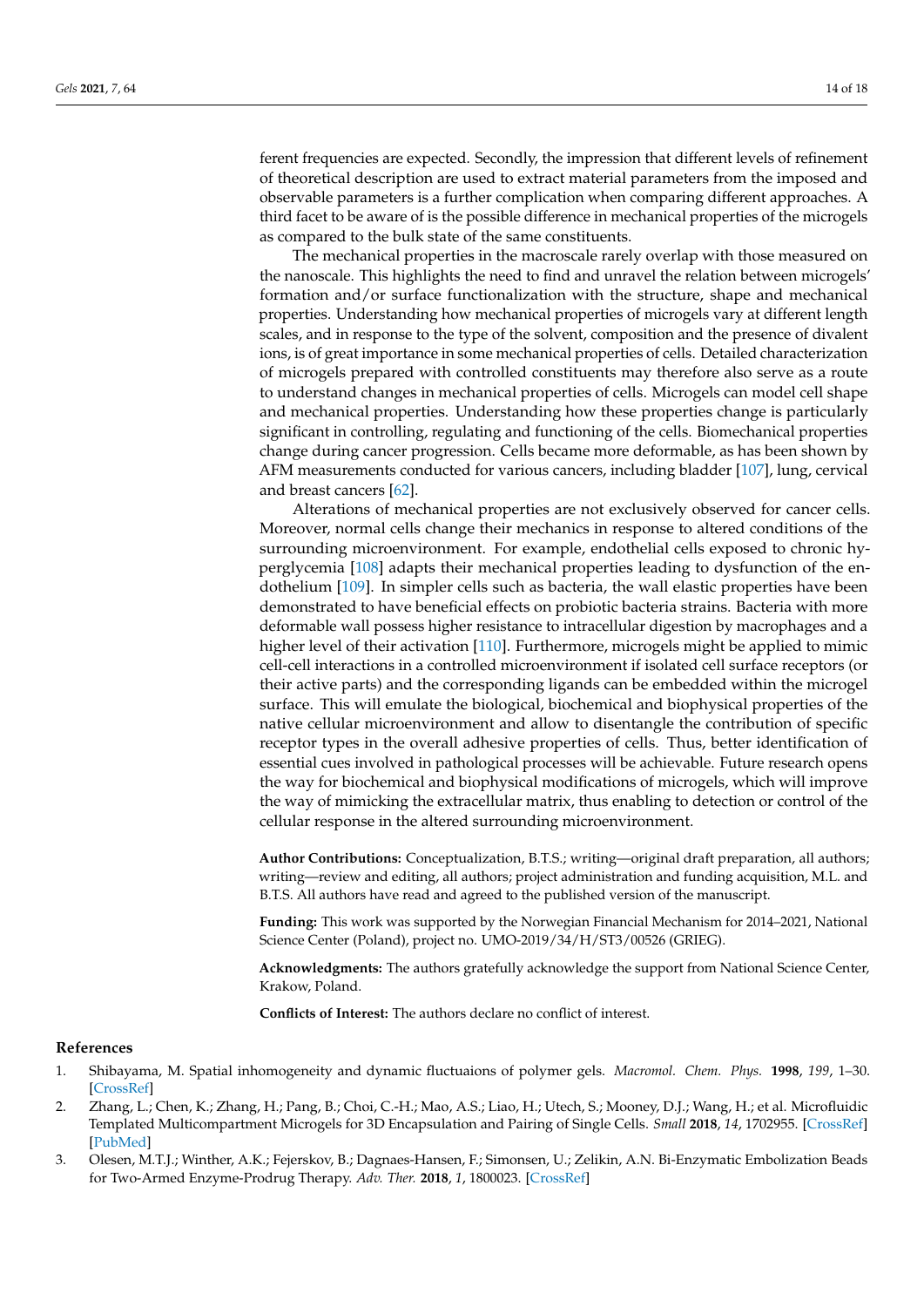- <span id="page-14-25"></span>4. Kamperman, T.; Karperien, M.; Le Gac, S.; Leijten, J. Single-Cell Microgels: Technology, Challenges, and Applications. *Trends Biotechnol.* **2018**, *36*, 850–865. [\[CrossRef\]](http://doi.org/10.1016/j.tibtech.2018.03.001)
- <span id="page-14-0"></span>5. Fenton, O.S.; Olafson, K.N.; Pillai, P.S.; Mitchell, M.J.; Langer, R. Advances in Biomaterials for Drug Delivery. *Adv. Mater.* **2018**, *30*, 1705328. [\[CrossRef\]](http://doi.org/10.1002/adma.201705328) [\[PubMed\]](http://www.ncbi.nlm.nih.gov/pubmed/29736981)
- <span id="page-14-1"></span>6. Andablo-Reyes, E.; Yerani, D.; Fu, M.; Liamas, E.; Connell, S.; Torres, O.; Sarkar, A. Microgels as viscosity modifiers influence lubrication performance of continuum. *Soft Matter* **2019**, *15*, 9614–9624. [\[CrossRef\]](http://doi.org/10.1039/C9SM01802F)
- <span id="page-14-2"></span>7. LeBlanc, K.J.; Niemi, S.R.; Bennett, A.I.; Harris, K.L.; Schulze, K.D.; Sawyer, W.G.; Taylor, C.; Angelini, T.E. Stability of High Speed 3D Printing in Liquid-Like Solids. *ACS Biomater. Sci. Eng.* **2016**, *2*, 1796–1799. [\[CrossRef\]](http://doi.org/10.1021/acsbiomaterials.6b00184) [\[PubMed\]](http://www.ncbi.nlm.nih.gov/pubmed/33440477)
- <span id="page-14-3"></span>8. O'Bryan, C.S.; Kabb, C.P.; Sumerlin, B.S.; Angelini, T.E. Jammed Polyelectrolyte Microgels for 3D Cell Culture Applications: Rheological Behavior with Added Salts. *ACS Appl. Bio Mater.* **2019**, *2*, 1509–1517. [\[CrossRef\]](http://doi.org/10.1021/acsabm.8b00784)
- <span id="page-14-4"></span>9. Isapour, G.; Lattuada, M. Bioinspired Stimuli-Responsive Color-Changing Systems. *Adv. Mater.* **2018**, *30*, 1707069. [\[CrossRef\]](http://doi.org/10.1002/adma.201707069) [\[PubMed\]](http://www.ncbi.nlm.nih.gov/pubmed/29700857)
- <span id="page-14-5"></span>10. Zhao, S.; Pu, W.F. Migration and plugging of polymer microspheres (PMs) in porous media for enhanced oil recovery: Experimental studies and empirical correlations. *Colloids Surf. A Physicochem. Eng. Asp.* **2020**, *597*. [\[CrossRef\]](http://doi.org/10.1016/j.colsurfa.2020.124774)
- <span id="page-14-6"></span>11. González-Bermúdez, B.; Guinea, G.V.; Plaza, G.R. Advances in Micropipette Aspiration: Applications in Cell Biomechanics, Models, and Extended Studies. *Biophys. J.* **2019**, *116*, 587–594. [\[CrossRef\]](http://doi.org/10.1016/j.bpj.2019.01.004)
- <span id="page-14-7"></span>12. Sakai, A.; Murayama, Y.; Yanagisawa, M. Cyclic Micropipette Aspiration Reveals Viscoelastic Change of a Gelatin Microgel Prepared Inside a Lipid Droplet. *Langmuir* **2020**, *36*, 5186–5191. [\[CrossRef\]](http://doi.org/10.1021/acs.langmuir.0c00428) [\[PubMed\]](http://www.ncbi.nlm.nih.gov/pubmed/32347734)
- <span id="page-14-8"></span>13. Guck, J.; Schinkinger, S.; Lincoln, B.; Wottawah, F.; Ebert, S.; Romeyke, M.; Lenz, D.; Erickson, H.M.; Ananthakrishnan, R.; Mitchell, D.; et al. Optical Deformability as an Inherent Cell Marker for Testing Malignant Transformation and Metastatic Competence. *Biophys. J.* **2005**, *88*, 3689–3698. [\[CrossRef\]](http://doi.org/10.1529/biophysj.104.045476)
- <span id="page-14-9"></span>14. Lekka, M. Discrimination Between Normal and Cancerous Cells Using AFM. *Bionanoscience* **2016**, *6*, 65–80. [\[CrossRef\]](http://doi.org/10.1007/s12668-016-0191-3) [\[PubMed\]](http://www.ncbi.nlm.nih.gov/pubmed/27014560)
- 15. Zhou, G.Q.; Zhang, B.K.; Tang, G.L.; Yu, X.F.; Galluzzi, M. Cells nanomechanics by atomic force microscopy: Focus on interactions at nanoscale. *Adv. Phys. X* **2021**, *6*. [\[CrossRef\]](http://doi.org/10.1080/23746149.2020.1866668)
- <span id="page-14-10"></span>16. Krieg, M.; Fläschner, G.; Alsteens, D.; Gaub, B.M.; Roos, W.H.; Wuite, G.J.L.; Gaub, H.E.; Gerber, C.; Dufrêne, Y.F.; Müller, D.J. Atomic force microscopy-based mechanobiology. *Nat. Rev. Phys.* **2019**, *1*, 41–57. [\[CrossRef\]](http://doi.org/10.1038/s42254-018-0001-7)
- <span id="page-14-11"></span>17. Girardo, S.; Träber, N.; Wagner, K.; Cojoc, G.; Herold, C.; Goswami, R.; Schlüßler, R.; Abuhattum, S.; Taubenberger, A.; Reichel, F.; et al. Standardized microgel beads as elastic cell mechanical probes. *J. Mater. Chem. B* **2018**, *6*, 6245–6261. [\[CrossRef\]](http://doi.org/10.1039/C8TB01421C)
- <span id="page-14-24"></span>18. Heida, T.; Otto, O.; Biedenweg, D.; Hauck, N.; Thiele, J. Microfluidic Fabrication of Click Chemistry-Mediated Hyaluronic Acid Microgels: A Bottom-Up Material Guide to Tailor a Microgel's Physicochemical and Mechanical Properties. *Polymers* **2020**, *12*, 1760. [\[CrossRef\]](http://doi.org/10.3390/polym12081760)
- <span id="page-14-12"></span>19. Distler, T.; Kretzschmar, L.; Schneidereit, D.; Girardo, S.; Goswami, R.; Friedrich, O.; Detsch, R.; Guck, J.; Boccaccini, A.R.; Budday, S. Mechanical properties of cell- and microgel bead-laden oxidized alginate-gelatin hydrogels. *Biomater. Sci.* **2021**. [\[CrossRef\]](http://doi.org/10.1039/D0BM02117B)
- <span id="page-14-13"></span>20. Hauck, N.; Seixas, N.; Centeno, S.P.; Schluelsser, R.; Cojoc, G.; Mueller, P.; Guck, J.; Woell, D.; Wessjohann, L.A.; Thiele, J. Droplet-Assisted Microfluidic Fabrication and Characterization of Multifunctional Polysaccharide Microgels Formed by Multicomponent Reactions. *Polymers* **2018**, *10*, 1055. [\[CrossRef\]](http://doi.org/10.3390/polym10101055)
- <span id="page-14-14"></span>21. Aangenendt, F.J.; Mattsson, J.; Ellenbroek, W.G.; Wyss, H.M. Mechanics from Calorimetry: Probing the Elasticity of Responsive Hydrogels. *Phys. Rev. Appl.* **2017**, *8*, 014003. [\[CrossRef\]](http://doi.org/10.1103/PhysRevApplied.8.014003)
- <span id="page-14-15"></span>22. Rey, M.; Fernández-Rodríguez, M.Á.; Steinacher, M.; Scheidegger, L.; Geisel, K.; Richtering, W.; Squires, T.M.; Isa, L. Isostructural solid–solid phase transition in monolayers of soft core–shell particles at fluid interfaces: Structure and mechanics. *Soft Matter* **2016**, *12*, 3545–3557. [\[CrossRef\]](http://doi.org/10.1039/C5SM03062E) [\[PubMed\]](http://www.ncbi.nlm.nih.gov/pubmed/26948023)
- <span id="page-14-16"></span>23. Mattsson, J.; Wyss, H.M.; Fernandez-Nieves, A.; Miyazaki, K.; Hu, Z.; Reichman, D.R.; Weitz, D.A. Soft colloids make strong glasses. *Nature* **2009**, *462*, 83–86. [\[CrossRef\]](http://doi.org/10.1038/nature08457)
- <span id="page-14-17"></span>24. Mauri, E.; Giannitelli, S.M.; Trombetta, M.; Rainer, A. Synthesis of Nanogels: Current Trends and Future Outlook. *Gels* **2021**, *7*, 36. [\[CrossRef\]](http://doi.org/10.3390/gels7020036)
- <span id="page-14-18"></span>25. Karg, M.; Pich, A.; Hellweg, T.; Hoare, T.; Lyon, L.A.; Crassous, J.J.; Suzuki, D.; Gumerov, R.A.; Schneider, S.; Potemkin, I.I.; et al. Nanogels and Microgels: From Model Colloids to Applications, Recent Developments, and Future Trends. *Langmuir* **2019**, *35*, 6231–6255. [\[CrossRef\]](http://doi.org/10.1021/acs.langmuir.8b04304)
- <span id="page-14-19"></span>26. Nur, H.; Pinkrah, V.T.; Mitchell, J.C.; Benée, L.S.; Snowden, M.J. Synthesis and properties of polyelectrolyte microgel particles. *Adv. Colloid Interface Sci.* **2010**, *158*, 15–20. [\[CrossRef\]](http://doi.org/10.1016/j.cis.2009.07.008) [\[PubMed\]](http://www.ncbi.nlm.nih.gov/pubmed/19712922)
- <span id="page-14-20"></span>27. Brown, A.C.; Stabenfeldt, S.E.; Ahn, B.; Hannan, R.T.; Dhada, K.S.; Herman, E.S.; Stefanelli, V.; Guzzetta, N.; Alexeev, A.; Lam, W.A.; et al. Ultrasoft microgels displaying emergent platelet-like behaviours. *Nat. Mater.* **2014**, *13*, 1108–1114. [\[CrossRef\]](http://doi.org/10.1038/nmat4066)
- <span id="page-14-21"></span>28. Nguyen, V.N.; Huang, N.; Grossiord, J.-L.; Moine, L.; Agnely, F.; Vauthier, C. Rheological characterization of mechanical properties of chemically crosslinked microspheres. *J. Appl. Polymer Sci.* **2013**, *128*, 3113–3121. [\[CrossRef\]](http://doi.org/10.1002/app.38510)
- <span id="page-14-22"></span>29. Merkel, T.J.; Jones, S.W.; Herlihy, K.P.; Kersey, F.R.; Shields, A.R.; Napier, M.; Luft, J.C.; Wu, H.; Zamboni, W.C.; Wang, A.Z.; et al. Using mechanobiological mimicry of red blood cells to extend circulation times of hydrogel microparticles. *Proc. Natl. Acad. Sci. USA* **2011**, *108*, 586–591. [\[CrossRef\]](http://doi.org/10.1073/pnas.1010013108) [\[PubMed\]](http://www.ncbi.nlm.nih.gov/pubmed/21220299)
- <span id="page-14-23"></span>30. Hashmi, S.M.; Dufresne, E.R. Mechanical properties of individual microgel particles through the deswelling transition. *Soft Matter* **2009**, *5*, 3682–3688. [\[CrossRef\]](http://doi.org/10.1039/b906051k)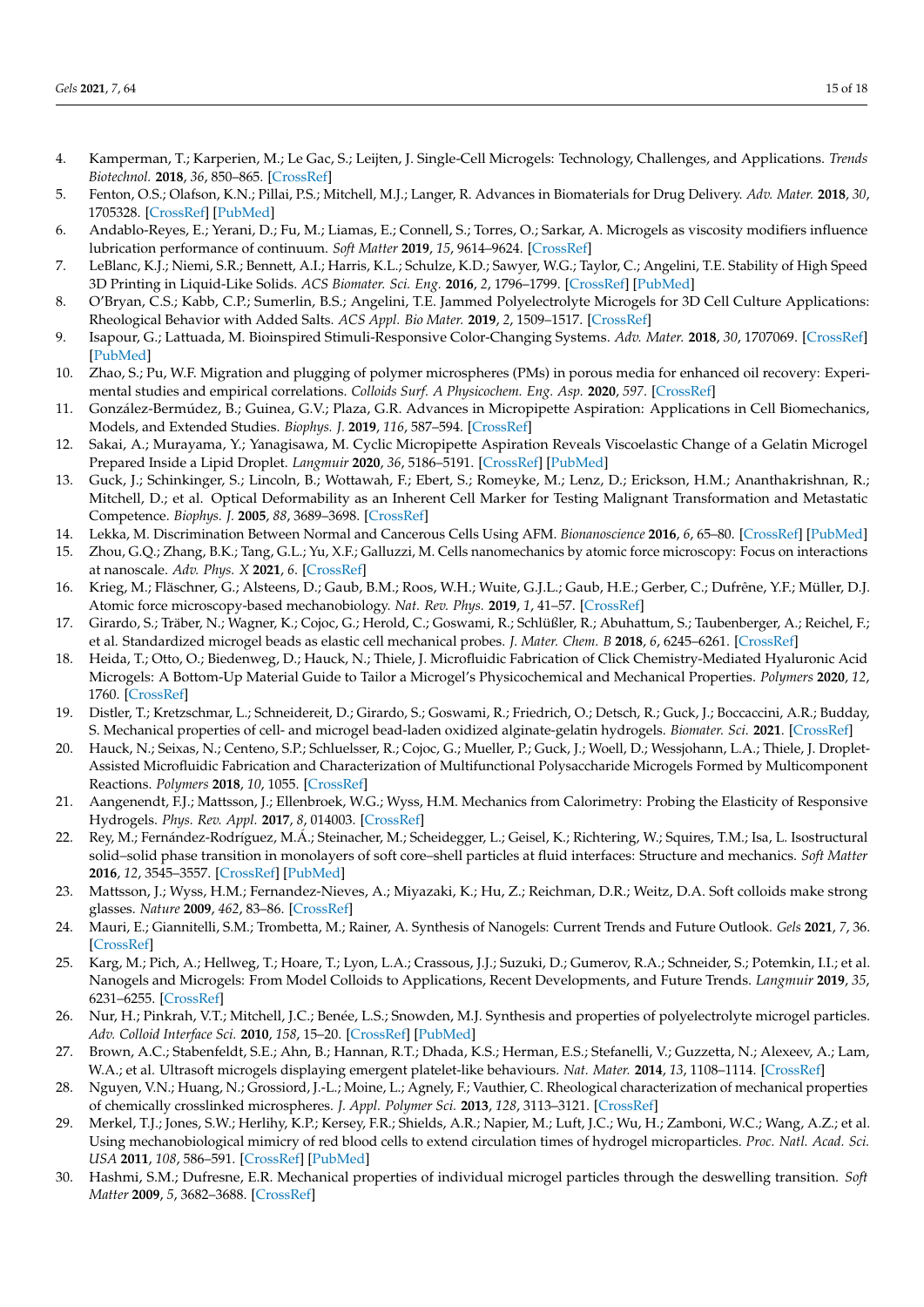- <span id="page-15-0"></span>31. Douglas, A.M.; Fragkopoulos, A.A.; Gaines, M.K.; Lyon, L.A.; Fernandez-Nieves, A.; Barker, T.H. Dynamic assembly of ultrasoft colloidal networks enables cell invasion within restrictive fibrillar polymers. *Proc. Natl. Acad. Sci. USA* **2017**, *114*, 885–890. [\[CrossRef\]](http://doi.org/10.1073/pnas.1607350114)
- <span id="page-15-1"></span>32. Verhulsel, M.; Vignes, M.; Descroix, S.; Malaquin, L.; Vignjevic, D.M.; Viovy, J.-L. A review of microfabrication and hydrogel engineering for micro-organs on chips. *Biomaterials* **2014**, *35*, 1816–1832. [\[CrossRef\]](http://doi.org/10.1016/j.biomaterials.2013.11.021) [\[PubMed\]](http://www.ncbi.nlm.nih.gov/pubmed/24314552)
- <span id="page-15-2"></span>33. Bai, F.; Yang, X.; Huang, W. Preparation of narrow or monodisperse poly (ethyleneglycol dimethacrylate) microspheres by distillation–precipitation polymerization. *Eur. Polymer J.* **2006**, *42*, 2088–2097. [\[CrossRef\]](http://doi.org/10.1016/j.eurpolymj.2006.03.030)
- <span id="page-15-3"></span>34. Goh, E.C.C.; Stöver, H.D.H. Cross-Linked Poly (methacrylic acid-co-poly(ethylene oxide) methyl ether methacrylate) Microspheres and Microgels Prepared by Precipitation Polymerization: A Morphology Study. *Macromolecules* **2002**, *35*, 9983–9989. [\[CrossRef\]](http://doi.org/10.1021/ma0211028)
- <span id="page-15-4"></span>35. Zhou, W.; Stukel, J.M.; Cebull, H.L.; Willits, R.K. Tuning the Mechanical Properties of Poly (Ethylene Glycol) Microgel-Based Scaffolds to Increase 3D Schwann Cell Proliferation. *Macromol. Biosci.* **2016**, *16*, 535–544. [\[CrossRef\]](http://doi.org/10.1002/mabi.201500336)
- <span id="page-15-5"></span>36. Menut, P.; Seiffert, S.; Sprakel, J.; Weitz, D.A. Does size matter? Elasticity of compressed suspensions of colloidal- and granularscale microgels. *Soft Matter* **2012**, *8*, 156–164. [\[CrossRef\]](http://doi.org/10.1039/C1SM06355C)
- <span id="page-15-6"></span>37. Joshi, A.; Nandi, S.; Chester, D.; Brown, A.C.; Muller, M. Study of Poly (N-isopropylacrylamide-co-acrylic acid) (pNIPAM) Microgel Particle Induced Deformations of Tissue-Mimicking Phantom by Ultrasound Stimulation. *Langmuir* **2018**, *34*, 1457–1465. [\[CrossRef\]](http://doi.org/10.1021/acs.langmuir.7b02801) [\[PubMed\]](http://www.ncbi.nlm.nih.gov/pubmed/29257896)
- <span id="page-15-7"></span>38. Milani, A.H.; Freemont, A.J.; Hoyland, J.A.; Adlam, D.J.; Saunders, B.R. Injectable Doubly Cross-Linked Microgels for Improving the Mechanical Properties of Degenerated Intervertebral Discs. *Biomacromolecules* **2012**, *13*, 2793–2801. [\[CrossRef\]](http://doi.org/10.1021/bm3007727) [\[PubMed\]](http://www.ncbi.nlm.nih.gov/pubmed/22877136)
- <span id="page-15-8"></span>39. Zhao, W.; Nugroho, R.W.N.; Odelius, K.; Edlund, U.; Zhao, C.; Albertsson, A.-C. In Situ Cross-Linking of Stimuli-Responsive Hemicellulose Microgels during Spray Drying. *ACS Appl. Mater. Interfaces* **2015**, *7*, 4202–4215. [\[CrossRef\]](http://doi.org/10.1021/am5084732)
- <span id="page-15-9"></span>40. Lorenzo-Lamosa, M.L.; Remuñán-López, C.; Vila-Jato, J.L.; Alonso, M.J. Design of microencapsulated chitosan microspheres for colonic drug delivery. *J. Controll. Release* **1998**, *52*, 109–118. [\[CrossRef\]](http://doi.org/10.1016/S0168-3659(97)00203-4)
- <span id="page-15-10"></span>41. Wang, L.-Y.; Ma, G.-H.; Su, Z.-G. Preparation of uniform sized chitosan microspheres by membrane emulsification technique and application as a carrier of protein drug. *J. Controll. Release* **2005**, *106*, 62–75. [\[CrossRef\]](http://doi.org/10.1016/j.jconrel.2005.04.005) [\[PubMed\]](http://www.ncbi.nlm.nih.gov/pubmed/15922472)
- <span id="page-15-11"></span>42. Shintaku, H.; Kuwabara, T.; Kawano, S.; Suzuki, T.; Kanno, I.; Kotera, H. Micro cell encapsulation and its hydrogel-beads production using microfluidic device. *Microsyst. Technol.* **2007**, *13*, 951–958. [\[CrossRef\]](http://doi.org/10.1007/s00542-006-0291-z)
- <span id="page-15-12"></span>43. Liu, K.; Deng, Y.; Zhang, N.; Li, S.; Ding, H.; Guo, F.; Liu, W.; Guo, S.; Zhao, X.-Z. Generation of disk-like hydrogel beads for cell encapsulation and manipulation using a droplet-based microfluidic device. *Microfluid. Nanofluid.* **2012**, *13*, 761–767. [\[CrossRef\]](http://doi.org/10.1007/s10404-012-0998-3)
- <span id="page-15-13"></span>44. Tumarkin, E.; Kumacheva, E. Microfluidic generation of microgels from synthetic and natural polymers. *Chem. Soc. Rev.* **2009**, *38*, 2161–2168. [\[CrossRef\]](http://doi.org/10.1039/b809915b)
- <span id="page-15-14"></span>45. Park, J.I.; Saffari, A.; Kumar, S.; Günther, A.; Kumacheva, E. Microfluidic Synthesis of Polymer and Inorganic Particulate Materials. *Ann. Rev. Mater. Res.* **2010**, *40*, 415–443. [\[CrossRef\]](http://doi.org/10.1146/annurev-matsci-070909-104514)
- <span id="page-15-15"></span>46. Shepherd, R.F.; Conrad, J.C.; Rhodes, S.K.; Link, D.R.; Marquez, M.; Weitz, D.A.; Lewis, J.A. Microfluidic Assembly of Homogeneous and Janus Colloid-Filled Hydrogel Granules. *Langmuir* **2006**, *22*, 8618–8622. [\[CrossRef\]](http://doi.org/10.1021/la060759+)
- <span id="page-15-16"></span>47. Bong, K.W.; Bong, K.T.; Pregibon, D.C.; Doyle, P.S. Hydrodynamic Focusing Lithography. *Angew. Chem. Int. Ed.* **2010**, *49*, 87–90. [\[CrossRef\]](http://doi.org/10.1002/anie.200905229)
- <span id="page-15-17"></span>48. Kim, C.; Park, K.-S.; Kim, J.; Jeong, S.-G.; Lee, C.-S. Microfluidic synthesis of monodisperse pectin hydrogel microspheres based on in situ gelation and settling collection. *J. Chem. Technol. Biotechnol.* **2017**, *92*, 201–209. [\[CrossRef\]](http://doi.org/10.1002/jctb.4991)
- <span id="page-15-18"></span>49. Hati, A.G.; Bassett, D.C.; Ribe, J.M.; Sikorski, P.; Weitz, D.A.; Stokke, B.T. Versatile, cell and chip friendly method to gel alginate in microfluidic devices. *Lab Chip* **2016**, *16*, 3718–3727. [\[CrossRef\]](http://doi.org/10.1039/C6LC00769D)
- <span id="page-15-19"></span>50. Utech, S.; Prodanovic, R.; Mao, A.S.; Ostafe, R.; Mooney, D.J.; Weitz, D.A. Microfluidic Generation of Monodisperse, Structurally Homogeneous Alginate Microgels for Cell Encapsulation and 3D Cell Culture. *Adv. Healthcare Mater.* **2015**, *4*, 1628–1633. [\[CrossRef\]](http://doi.org/10.1002/adhm.201500021)
- <span id="page-15-20"></span>51. Zhang, H.; Tumarkin, E.; Sullan, R.M.A.; Walker, G.C.; Kumacheva, E. Exploring Microfluidic Routes to Microgels of Biological Polymers. *Macromol. Rapid Commun.* **2007**, *28*, 527–538. [\[CrossRef\]](http://doi.org/10.1002/marc.200600776)
- <span id="page-15-21"></span>52. Marquis, M.; Renard, D.; Cathala, B. Microfluidic Generation and Selective Degradation of Biopolymer-Based Janus Microbeads. *Biomacromolecules* **2012**, *13*, 1197–1203. [\[CrossRef\]](http://doi.org/10.1021/bm300159u) [\[PubMed\]](http://www.ncbi.nlm.nih.gov/pubmed/22401572)
- <span id="page-15-22"></span>53. Zhang, H.; Tumarkin, E.; Peerani, R.; Nie, Z.; Sullan, R.M.A.; Walker, G.C.; Kumacheva, E. Microfluidic Production of Bi-opolymer Microcapsules with Controlled Morphology. *J. Am. Chem. Soc.* **2006**, *128*, 12205–12210. [\[CrossRef\]](http://doi.org/10.1021/ja0635682) [\[PubMed\]](http://www.ncbi.nlm.nih.gov/pubmed/16967971)
- <span id="page-15-23"></span>54. Iwamoto, S.; Nakagawa, K.; Sugiura, S.; Nakajima, M. Preparation of gelatin microbeads with a narrow size distribution using microchannel emulsification. *AAPS PharmSciTech* **2002**, *3*, 72–76. [\[CrossRef\]](http://doi.org/10.1208/pt030325) [\[PubMed\]](http://www.ncbi.nlm.nih.gov/pubmed/12916940)
- <span id="page-15-24"></span>55. Xu, Q.B.; Hashimoto, M.; Dang, T.T.; Hoare, T.; Kohane, D.S.; Whitesides, G.M.; Langer, R.; Anderson, D.G. Preparation of Monodisperse Biodegradable Polymer Microparticles Using a Microfluidic Flow-Focusing Device for Controlled Drug Delivery. *Small* **2009**, *5*, 1575–1581. [\[CrossRef\]](http://doi.org/10.1002/smll.200801855)
- <span id="page-15-25"></span>56. Hati, A.G.; Szymborski, T.R.; Steinacher, M.; Amstad, E. Production of monodisperse drops from viscous fluids. *Lab Chip* 2018. [\[CrossRef\]](http://doi.org/10.1039/C7LC01322A)
- <span id="page-15-26"></span>57. Visser, C.W.; Kamperman, T.; Karbaat, L.P.; Lohse, D.; Karperien, M. In-air microfluidics enables rapid fabrication of emulsions, suspensions, and 3D modular (bio) materials. *Sci. Adv.* **2018**, *4*. [\[CrossRef\]](http://doi.org/10.1126/sciadv.aao1175)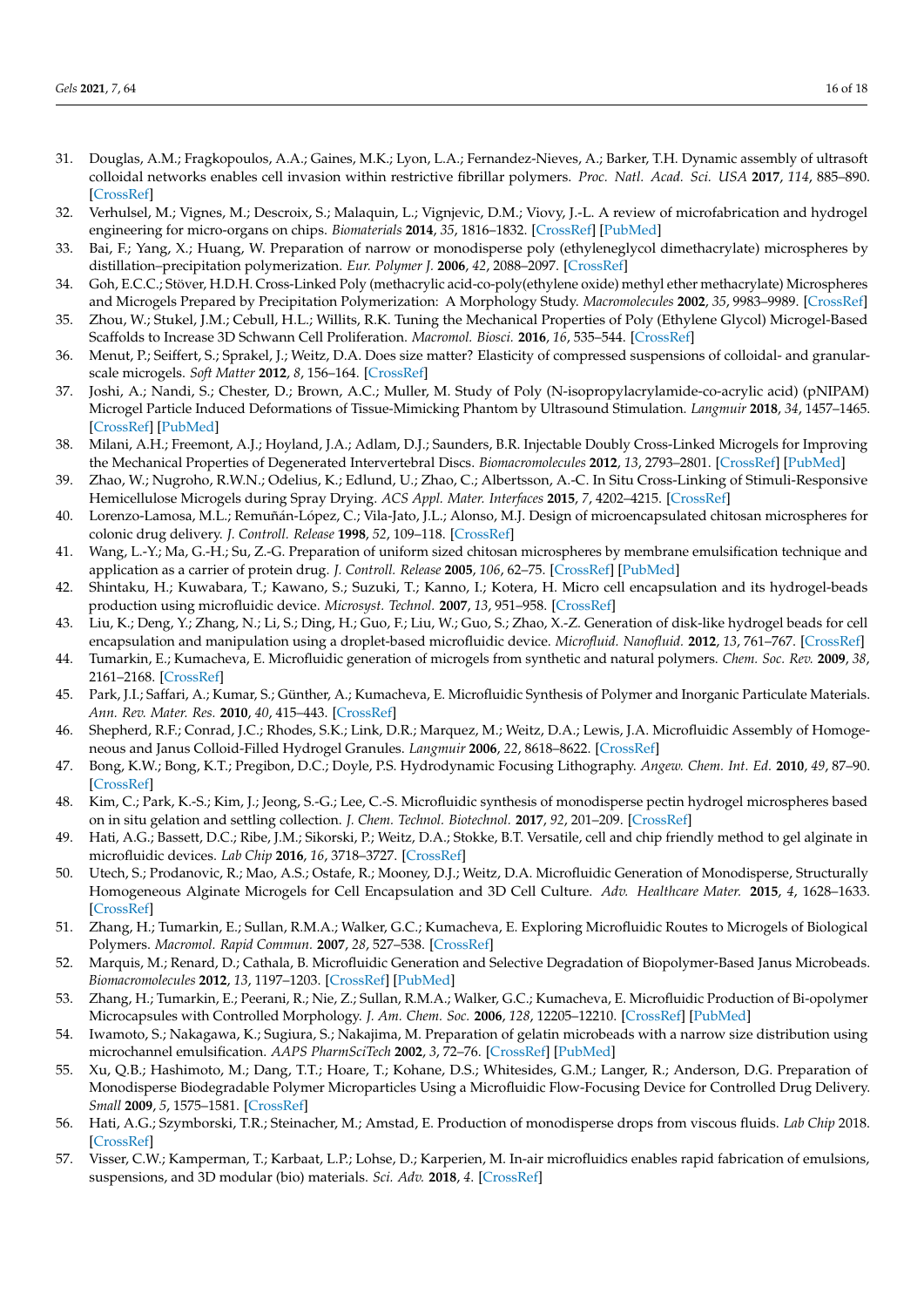- <span id="page-16-0"></span>58. Kamperman, T.; Trikalitis, V.D.; Karperien, M.; Visser, C.W.; Leijten, J. Ultrahigh-Throughput Production of Monodisperse and Multifunctional Janus Microparticles Using in-Air Microfluidics. *ACS Appl. Mater. Interfaces* **2018**, *10*, 23433–23438. [\[CrossRef\]](http://doi.org/10.1021/acsami.8b05227) [\[PubMed\]](http://www.ncbi.nlm.nih.gov/pubmed/29952552)
- <span id="page-16-1"></span>59. Wang, Y.T.; Zhang, X.X.; Shang, L.R.; Zhao, Y.J. Thriving microfluidic technology. *Sci. Bull.* **2021**, *66*, 9–12. [\[CrossRef\]](http://doi.org/10.1016/j.scib.2020.07.030)
- <span id="page-16-2"></span>60. Lai, Y.; He, D.; Hu, Y. Indentation adhesion of hydrogels over a wide range of length and time scales. *Extreme Mech. Lett.* **2019**, *31*, 100540. [\[CrossRef\]](http://doi.org/10.1016/j.eml.2019.100540)
- <span id="page-16-3"></span>61. Aufderhorst-Roberts, A.; Baker, D.; Foster, R.J.; Cayre, O.; Mattsson, J.; Connell, S.D. Nanoscale mechanics of microgel particles. *Nanoscale* **2018**, *10*, 16050–16061. [\[CrossRef\]](http://doi.org/10.1039/C8NR02911C) [\[PubMed\]](http://www.ncbi.nlm.nih.gov/pubmed/30106410)
- <span id="page-16-4"></span>62. Kwon, S.; Yang, W.; Moon, D.; Kim, K.S. Comparison of Cancer Cell Elasticity by Cell Type. *J. Cancer* **2020**, *11*, 5403–5412. [\[CrossRef\]](http://doi.org/10.7150/jca.45897) [\[PubMed\]](http://www.ncbi.nlm.nih.gov/pubmed/32742487)
- <span id="page-16-5"></span>63. Lin, D.C.; Horkay, F. Nanomechanics of polymer gels and biological tissues: A critical review of analytical approaches in the Hertzian regime and beyond. *Soft Matter* **2008**, *4*, 669–682. [\[CrossRef\]](http://doi.org/10.1039/b714637j)
- <span id="page-16-6"></span>64. Garcia, R. Nanomechanical mapping of soft materials with the atomic force microscope: Methods, theory and applications. *Chem. Soc. Rev.* **2020**, *49*, 5850–5884. [\[CrossRef\]](http://doi.org/10.1039/D0CS00318B)
- <span id="page-16-7"></span>65. Lekka, M.; Sainz-Serp, D.; Kulik, A.J.; Wandrey, C. Hydrogel Microspheres: Influence of Chemical Composition on Surface Morphology, Local Elastic Properties, and Bulk Mechanical Characteristics. *Langmuir* **2004**, *20*, 9968–9977. [\[CrossRef\]](http://doi.org/10.1021/la048389h) [\[PubMed\]](http://www.ncbi.nlm.nih.gov/pubmed/15518482)
- 66. Dehghani, E.S.; Ramakrishna, S.N.; Spencer, N.D.; Benetti, E.M. Controlled Crosslinking Is a Tool To Precisely Modulate the Nanomechanical and Nanotribological Properties of Polymer Brushes. *Macromolecules* **2017**, *50*, 2932–2941. [\[CrossRef\]](http://doi.org/10.1021/acs.macromol.6b02409)
- 67. Shiratori, S.S.; Rubner, M.F. pH-dependent thickness behaviour of sequentially adsorbed layers of weak polyelectrolytes. *Macromolecules* **2000**, *33*, 4213–4219. [\[CrossRef\]](http://doi.org/10.1021/ma991645q)
- 68. Zavgorodnya, O.; Serpe, M.J. Assembly of poly(N-isopropylacrylamide)-co-acrylic acid microgel thin films on polyelectrolyte multilayers: Effects of polyelectrolyte layer thickness, surface charge, and microgel solution pH. *Colloid Polym. Sci.* **2011**, *289*, 591–602. [\[CrossRef\]](http://doi.org/10.1007/s00396-011-2376-1)
- 69. Scheffold, F. Pathways and challenges towards a complete characterization of microgels. *Nat. Commun.* **2020**, *11*, 4315. [\[CrossRef\]](http://doi.org/10.1038/s41467-020-17774-5)
- <span id="page-16-8"></span>70. Maza, E.; von Bilderling, C.; Cortez, M.L.; Díaz, G.; Bianchi, M.; Pietrasanta, L.I.; Giussi, J.M.; Azzaroni, O. Layer-by-Layer Assembled Microgels Can Combine Conflicting Properties: Switchable Stiffness and Wettability without Affecting Permeability. *Langmuir* **2018**, *34*, 3711–3719. [\[CrossRef\]](http://doi.org/10.1021/acs.langmuir.8b00047)
- <span id="page-16-9"></span>71. Zhu, P.-W.; Chen, L. Effects of cosolvent partitioning on conformational transitions and chain flexibility of thermoresponsive microgels. *Phys. Rev. E* **2019**, *99*, 022501. [\[CrossRef\]](http://doi.org/10.1103/PhysRevE.99.022501)
- <span id="page-16-13"></span>72. Backes, S.; Krause, P.; Tabaka, W.; Witt, M.U.; von Klitzing, R. Combined Cononsolvency and Temperature Effects on Ad-sorbed PNIPAM Microgels. *Langmuir* **2017**, *33*, 14269–14277. [\[CrossRef\]](http://doi.org/10.1021/acs.langmuir.7b02903)
- <span id="page-16-10"></span>73. Backes, S.; Von Klitzing, R. Nanomechanics and Nanorheology of Microgels at Interfaces. *Polymers* **2018**, *10*, 978. [\[CrossRef\]](http://doi.org/10.3390/polym10090978) [\[PubMed\]](http://www.ncbi.nlm.nih.gov/pubmed/30960903)
- <span id="page-16-11"></span>74. Burmistrova, A.; Richter, M.; Uzum, C.; Klitzing, R.V. Effect of cross-linker density of P (NIPAM-co-AAc) microgels at solid surfaces on the swelling/shrinking behaviour and the Young's modulus. *Colloid Polymer Sci.* **2011**, *289*, 613–624. [\[CrossRef\]](http://doi.org/10.1007/s00396-011-2383-2)
- <span id="page-16-12"></span>75. Nyström, L.; Álvarez-Asencio, R.; Frenning, G.; Saunders, B.R.; Rutland, M.W.; Malmsten, M. Electrostatic Swelling Transitions in Surface-Bound Microgels. *ACS Appl. Mater. Interfaces* **2016**, *8*, 27129–27139. [\[CrossRef\]](http://doi.org/10.1021/acsami.6b09751)
- <span id="page-16-14"></span>76. Virumbrales-Muñoz, M.; Santos-Vizcaino, E.; Paz, L.; Gallardo-Moreno, A.M.; Orive, G.; Hernandez, R.M.; Doblaré, M.; Gonzalez-Martin, M.L.; Fernández, L.J.; Pedraz, J.L.; et al. Force spectroscopy-based simultaneous topographical and me-chanical characterization to study polymer-to-polymer interactions in coated alginate microspheres. *Sci. Rep.* **2019**, *9*, 20112. [\[CrossRef\]](http://doi.org/10.1038/s41598-019-56547-z) [\[PubMed\]](http://www.ncbi.nlm.nih.gov/pubmed/31882828)
- <span id="page-16-15"></span>77. Li, G.; Varga, I.; Kardos, A.; Dobryden, I.; Claesson, P.M. Temperature-Dependent Nanomechanical Properties of Adsorbed Poly-NIPAm Microgel Particles Immersed in Water. *Langmuir* **2021**, *37*, 1902–1912. [\[CrossRef\]](http://doi.org/10.1021/acs.langmuir.0c03386)
- <span id="page-16-16"></span>78. Mohapatra, H.; Kruger, T.M.; Lansakara, T.I.; Tivanski, A.V.; Stevens, L.L. Core and surface microgel mechanics are differ-entially sensitive to alternative crosslinking concentrations. *Soft Matter* **2017**, *13*, 5684–5695. [\[CrossRef\]](http://doi.org/10.1039/C7SM00727B) [\[PubMed\]](http://www.ncbi.nlm.nih.gov/pubmed/28744535)
- <span id="page-16-17"></span>79. Bachman, H.; Brown, A.C.; Clarke, K.C.; Dhada, K.S.; Douglas, A.; Hansen, C.E.; Herman, E.; Hyatt, J.S.; Kodlekere, P.; Meng, Z.; et al. Ultrasoft, highly deformable microgels. *Soft Matter* **2015**, *11*, 2018–2028. [\[CrossRef\]](http://doi.org/10.1039/C5SM00047E)
- <span id="page-16-18"></span>80. Matsui, S.; Kureha, T.; Hiroshige, S.; Shibata, M.; Uchihashi, T.; Suzuki, D. Fast Adsorption of Soft Hydrogel Microspheres on Solid Surfaces in Aqueous Solution. *Angew. Chem. Int. Ed.* **2017**, *56*, 12146–12149. [\[CrossRef\]](http://doi.org/10.1002/anie.201705808)
- <span id="page-16-19"></span>81. Theret, D.P.; Levesque, M.J.; Sato, M.; Nerem, R.M.; Wheeler, L.T. The Application of a Homogeneous Half-Space Model in the Analysis of Endothelial Cell Micropipette Measurements. *J. Biomech. Eng.* **1988**, *110*, 190–199. [\[CrossRef\]](http://doi.org/10.1115/1.3108430)
- <span id="page-16-20"></span>82. Daza, R.; Gonzalez-Bermudez, B.; Cruces, J.; De la Fuente, M.; Plaza, G.R.; Arroyo-Hernandez, M.; Elices, M.; Perez-Rigueiro, J.; Guinea, G.V. Comparison of cell mechanical measurements provided by Atomic Force Microscopy (AFM) and Micropipette Aspiration (MPA). *J. Mech. Behav. Biomed. Mater.* **2019**, *95*, 103–115. [\[CrossRef\]](http://doi.org/10.1016/j.jmbbm.2019.03.031) [\[PubMed\]](http://www.ncbi.nlm.nih.gov/pubmed/30986755)
- <span id="page-16-21"></span>83. Zhou, E.H.; Lim, C.T.; Quek, S.T. Finite element simulation of the micropipette aspiration of a living cell undergoing large viscoelastic deformation. *Mech. Adv. Mater. Struct.* **2005**, *12*, 501–512. [\[CrossRef\]](http://doi.org/10.1080/15376490500259335)
- <span id="page-16-22"></span>84. Sakai, A.; Murayama, Y.; Fujiwara, K.; Fujisawa, T.; Sasaki, S.; Kidoaki, S.; Yanagisawa, M. Increasing Elasticity through Changes in the Secondary Structure of Gelatin by Gelation in a Microsized Lipid Space. *ACS Cent. Sci.* **2018**, *4*, 477–483. [\[CrossRef\]](http://doi.org/10.1021/acscentsci.7b00625)